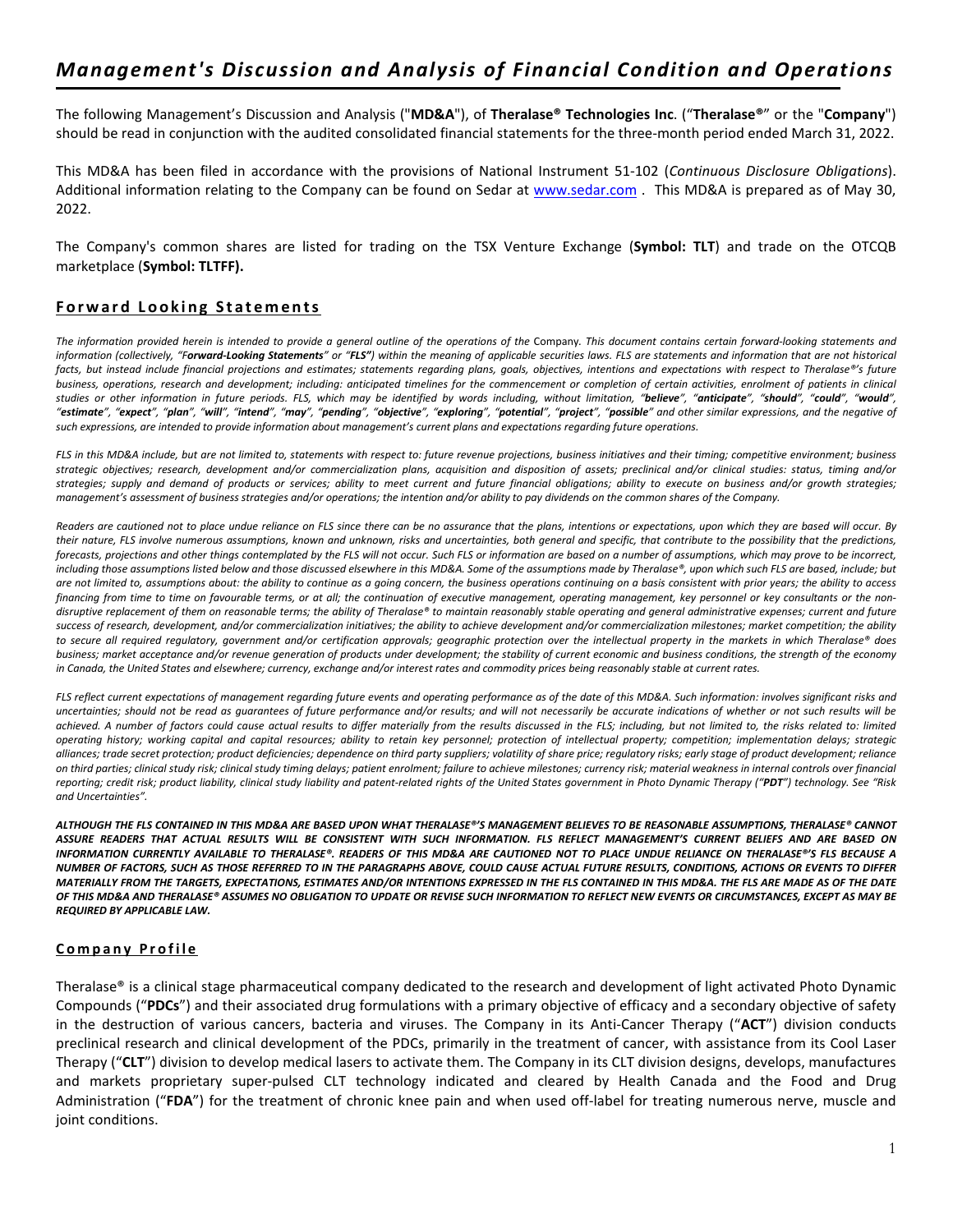## **COVID- 19 Pandemic**

On March 11, 2020, the World Health Organization ("**WHO**") declared the outbreak of a novel coronavirus ("**COVID-19**") as a global pandemic, which continues to spread throughout Canada and around the world, through various waves and variants. As of the date of this MD&A, the Company is aware of significant changes in its business as a result of COVID-19, notably: the reduction and inability to retain personnel, personnel working remotely or virtually, significant delays in clinical research studies and significant delays / cancellations in customer purchasing decisions. Management is uncertain of the full extent of theses impacts on its financial statements and believes that the business disruption caused by COVID-19 could be transient; however, there is uncertainty around its expected duration; hence, the potential impact on the business cannot be fully estimated as of the date of this MD&A.

Theralase® continues to experience variations in sales and the timing of these sales due to the ongoing COVID-19 pandemic and has taken actions to minimize expenses by eliminating non-essential personnel and imposing a temporary hiring freeze commencing in March 2020. The Company lifted the temporary hiring freeze in 4Q2021, now that the Canadian and United States ("**US**") economies have started to demonstrate a sustainable business and economic recovery from COVID-19.

Theralase® continues to experience delays in patient enrollment and treatment rates in the Phase II Non-Muscle Invasive Bladder Cancer ("**NMIBC**") clinical study ("Study II") due to the ongoing COVID-19 pandemic; however, these rates have improved as Canada and the US commence their recovery from the business and economic impacts of the COVID-19 pandemic.

## **A d v a ncing the Theralase ® T e chnolo gy Platfor m**

The Company's primary focus is the ACT division, with strategic objectives of: preclinical research and clinical development of PDCs and the light and radiation systems that activate them, intended primarily for the destruction of various cancers, bacteria and viruses.

Theralase®'s patented lead study drug, TLD-1433, is currently under clinical investigation in Study II for the treatment of Bacillus Calmette Guérin ("**BCG**")- Unresponsive Carcinoma In-Situ ("**CIS**") NMIBC.

TLD-1433, has been demonstrated preclinically to bind with transferrin, a human glycoprotein, forming the Company named compound, Rutherrin®. Various cancer cells, in peer-reviewed publications, have demonstrated significantly more transferrin receptors versus healthy cells, allowing the deposition of the TLD-1433 payload inside the cancer cell, versus a healthy cell, through endocytosis. When light or radiation activated, TLD-1433 has been demonstrated to destroy cancer cells through the production of singlet oxygen and/or Reactive Oxygen Species ("**ROS**"), from the inside out, inducing oxidative stress, leading to Immunogenic Cell Death ("**ICD**"), known as apoptosis.

The ACT division is in the preclinical research and development of Rutherrin® intended to be utilized as an injectable form of TLD-1433, for the treatment of Glio Blastoma Multiforme ("**GBM**") and Non-Small Cell Lung Cancer ("**NSCLC**").

There are no commercial and/or financial benefits of the ACT division for the Company at the present time, resulting in zero revenue, sales or commercial distribution of this technology.

Theralase® conducts its own research and development into the ACT technology, as well as enlisting the support of external scientific, research, regulatory and Clinical Research Organizations ("**CROs**").

## **Phase Ib NMIBC Clinical Study**

In 2018, Theralase® successfully completed a Phase Ib NMIBC clinical study ("**Study**") for BCG-Unresponsive patients diagnosed with NMIBC; whereby, patients were treated with a Study Drug (TLD-1433) and a Study Device (TLC-3200 Medical Laser System) (collectively the "**Study Treatment**").

Under the Study, entitled "*A Phase Ib Trial of Intravesical Photo Dynamic Therapy in Patients with NMIBC at High Risk of Progression, Who are Refractory to Therapy with Bacillus Calmette-Guérin and Who are Medically Unfit for or Refuse a Cystectomy*", treatment of patients commenced in March 2017. Three patients were treated at the Maximum Recommended Starting Dose ("**MRSD**") (0.35 mg/cm<sup>2</sup>) and three patients were treated at the Therapeutic Dose (0.70 mg/cm<sup>2</sup>) of TLD-1433; whereby, both doses of the PDC were activated by laser light (520 nm, 90 J/cm<sup>2</sup>) delivered by the TLC-3200.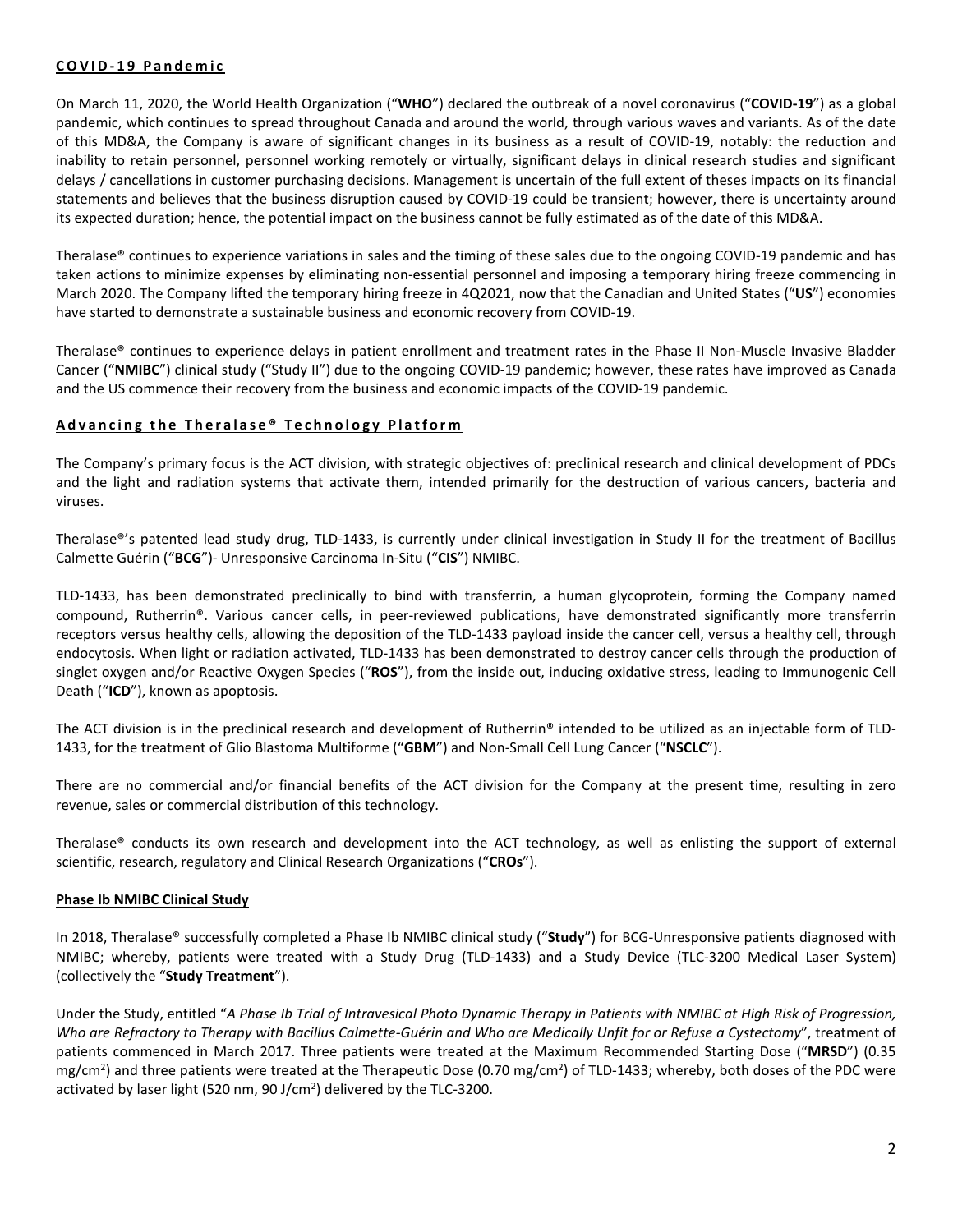Theralase®'s Study successfully achieved the primary objective of safety and tolerability, secondary objective of pharmacokinetics and exploratory objective of efficacy. The Study results demonstrated a strong efficacy signal with a 67% Complete Response ("**CR**") rate in the Therapeutic Dose group (0.70 mg/cm<sup>2</sup>) after only a single Study treatment, with patients five and six demonstrating a Complete Response ("**CR**") (indicated by negative cystoscopy and negative urine cytology) with no presence, recurrence or progression of the disease at up to 24 months post treatment.

Based on the encouraging data from patients treated at the Therapeutic Dose, the Medical and Scientific Advisory Board ("**MSAB**") unanimously recommended that the Company commence a registration Phase II NMIBC clinical study ("**Study II**").

## **Phase II NMIBC Clinical Study ("Study II")**

Based on the recommendation of the MSAB, Theralase® designed Study II to utilize the Therapeutic Dose (0.70 mg/cm<sup>2</sup>) of TLD-1433 and focus on the treatment of approximately 100 to 125 BCG-Unresponsive NMIBC patients presenting with persistent or recurrent CIS alone or with recurrent Ta/T1 (non-invasive/resected papillary disease/tumour that invades the subepithelial connective tissue) disease within 12 months of completion of adequate BCG therapy (BCG-Unresponsive) or who are intolerant to BCG therapy ("**Study II**").

Study II was designed to enroll and treat patients in up to 15 Clinical Study Sites ("**CSSs**") located in Canada and the US. To date, Theralase® has successfully launched 12 CSSs ; specifically, 5 CSSs in Canada and 7 CSSs in the US.

Study II (NCT03945162) is an ongoing, Phase II, open-label, single-arm, multi-center study conducted in Canada and the US evaluating the safety and efficacy of the Company's study treatment.

## Study II objectives:

- **Primary**: Efficacy, evaluated by Complete Response ("**CR**") at any point in time in patients confirmed to have CIS with completely resected papillary disease (Ta / T1). CR is defined by at least one of the following:
	- Negative cystoscopy and negative (including atypical) urine cytology
	- Positive cystoscopy with biopsy-proven benign or low-grade NMIBC and negative cytology
	- Negative cystoscopy with malignant urine cytology, if urothelial cancer is present in the upper tract or prostatic urethra and random bladder biopsies are negative

**Secondary**: Duration of CR at 12 months post initial CR.

## **Tertiary:** Safety, evaluated by the incidence and severity of Adverse Events ("**AEs**"), Grade 4 or higher that do not resolve within 450 days post treatment (Grade  $1 =$  Mild, Grade  $2 =$  Moderate, Grade  $3 =$  Severe, Grade  $4 =$  Lifethreatening or disabling, Grade 5 = Death).

The Study Treatment consists of a Study Drug at the Therapeutic Dose (0.70 mg/cm<sup>2</sup>) (equivalent to 0.65 mg/cm<sup>2</sup> of active drug moiety) instilled into the patient's bladder intravesically for approximately 60 minutes and subsequently activated by the Study Device (TLC-3200) to deliver an intended energy density of 90 J/cm<sup>2</sup> (approximately 60 to 180 minutes).

Patients are asked to sign an Informed Consent Form ("**ICF**"), after which they will be evaluated according to Study II's Clinical Protocol (inclusion and exclusion criteria) during the screening period, which may last up to 45 days, prior to primary Study Treatment. If successful, they will be enrolled into Study II. The enrolled patient will be administered a primary Study Treatment on Day 0 and a maintenance Study Treatment on Day 180. All patients enrolled and treated by the Study Treatment will be followed until the end of Study II, defined as completion of all required assessments after 15 months of follow-up post primary Study Treatment or earlier due to discontinuation or withdrawal of informed consent.

During the follow-up assessments, information on efficacy (i.e.: urine cytology, cystoscopy and where indicated: Computerized Tomography ("**CT**") scans,bladder and/or prostate biopsies) and safety (i.e.: AEs) will be collected. Primary assessments will be conducted on day 0, 90, 180, 270, 360 and 450.

In 2018, Health Canada granted the Company both a Clinical Trial Application ("**CTA**") for the Study Drug (TLD-1433) and an Investigational Testing Authorization ("**ITA**") for the Study Device (TLC-3200) to allow commencement of enrolling and treating patients in Study II.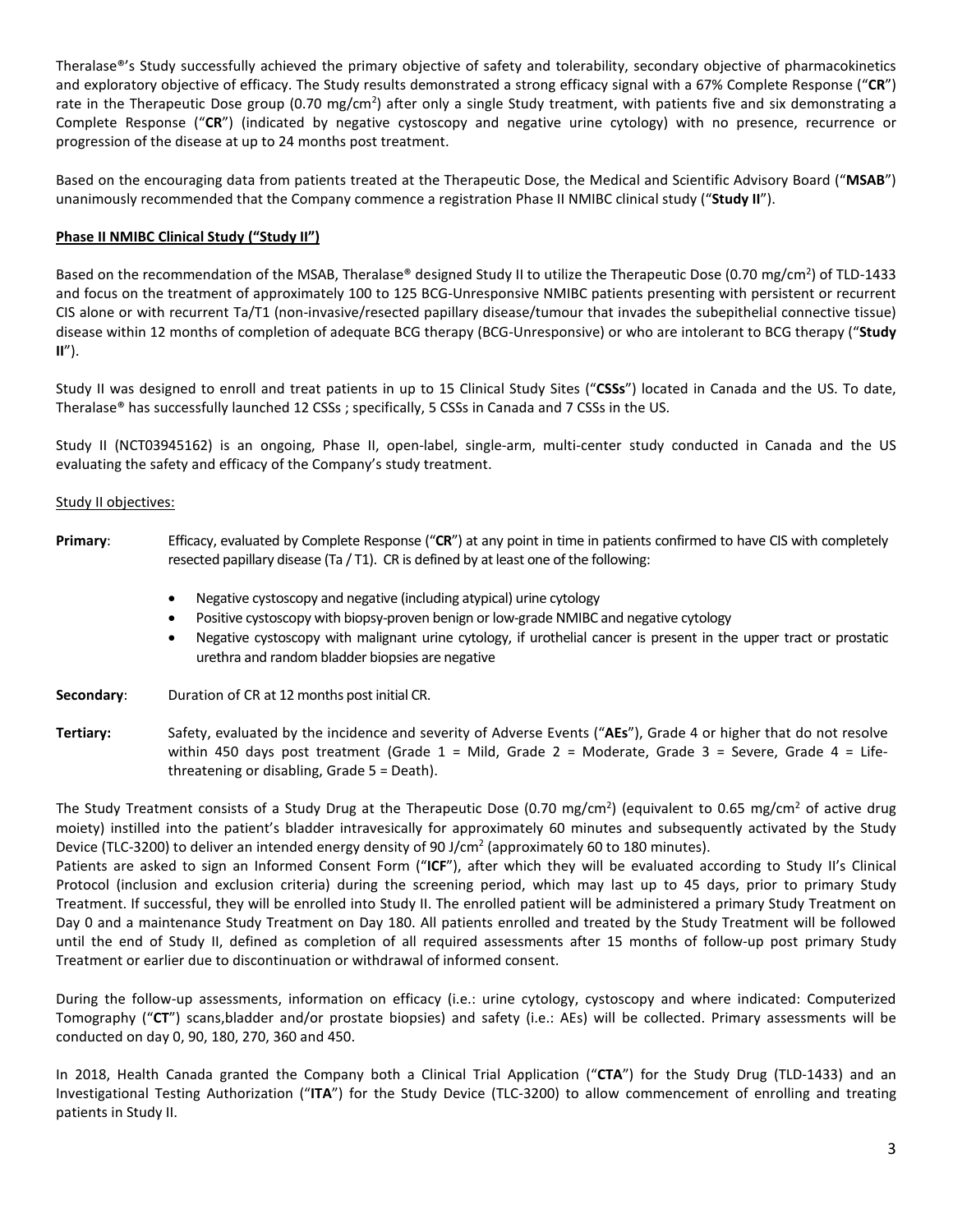As of May 30, 2022, Theralase® has the following CSSs open for patient enrollment and treatment:

| <b>Clinical Study Sites (Canada)</b>     | Location                    | <b>Commenced</b>  |  |  |  |
|------------------------------------------|-----------------------------|-------------------|--|--|--|
| University Health Network ("UHN")        | Toronto, Ontario            | April 25, 2019    |  |  |  |
| McGill University Health Centre ("MUHC") | Montreal, Quebec            | July 30, 2019     |  |  |  |
| London Health Sciences Centre ("LHSC")   | London, Ontario             | October 7, 2019   |  |  |  |
| Nova Scotia Health Authority ("NSHA")    | Halifax, Nova Scotia        | February 25, 2020 |  |  |  |
| University of British Columbia ("UBC")   | Vancouver, British Columbia | December 7, 2020  |  |  |  |

| <b>Clinical Study Sites (United States)</b> | <b>Location</b>              | <b>Commenced</b>  |
|---------------------------------------------|------------------------------|-------------------|
| Virginia Urology ("VU")                     | Richmond, Virginia           | January 19, 2021  |
| Urology Associates P.C. ("UAPC")            | Nashville, Tennessee         | January 20, 2021  |
| MidLantic Urology ("MLU")                   | Bala Cynwyd, Pennsylvania    | January 25, 2021  |
| Carolina Urologic Research Center ("CURC")  | Myrtle Beach, South Carolina | January 27, 2021  |
| University of Wisconsin-Madison ("UWM")     | Madison, Wisconsin           | February 24, 2021 |
| Urology San Antonio P. A. ("USAPA")         | San Antonio, Texas           | March 25, 2021    |
| University of Chicago ("UC")                | Chicago, Illinois            | June 11, 2021     |

In 2020, the Company received FDA Investigational New Drug ("**IND**") authorization (Study Drug and Study Device) to commence enrolling and treating patients in Study II in the United States. Theralase® has received study level approval through a central Institutional Review Board ("**IRB**") to launch Study II in 7 US CSSs, subject to site level IRB approval.

Study II commenced in April 2019 with an estimated completion time of approximately 5 years and an estimated cost of approximately \$11 million. The timing and cost may vary significantly depending on numerous factors including; number of CSSs enrolling and treating patients, patient enrollment rates in total and at each CSS, patient compliance, successful achievement of Study II primary, secondary and tertiary objectives and the ability of participating CSSs to enroll and treat patients considering challenges caused by current COVID-19 pandemic restrictions.

## **Study II Clinical Study Site Update**

As previously mentioned, patient enrollment and treatment rates have been significantly delayed due to the COVID-19 pandemic restrictions in place at various CSSs; however, they have improved as Canada and the US recover from the COVID-19 pandemic. Canadian CSSs placed themselves on temporary hold commencing March 20, 2020 and resumed normal operations between August 12, 2020 and September 24, 2020, respectively. Although Canadian CSSs recruiting activities were re-commenced in 4Q2020; patient recruitment and treatment activities have been significantly limited due to the second, third, fourth, fifth and sixth waves of COVID-19.

With the addition of 7 additional US-based CSSs in 1Q2021 and 2Q2021, Theralase® has increased patient enrollment and treatment activities and is hopeful this activity will continue throughout the remainder of Study II to help the Company achieve its strategic objectives.

The Company implemented a Study Treatment optimization, as communicated via press release on July 30, 2020, specifically:

- a) Bladder volume calculation
- b) Study drug volume calculation
- c) Study device volume calculation
- d) Study device treatment time

which occurred in patients enrolled and treated by the CSSs, for either the primary or maintenance Study Treatment on or after August 1, 2020, providing the following interim results:

To date, Theralase® has enrolled and treated 38 patients in Study II (including three patients from the Phase Ib NMIBC clinical study ("**Study**") treated at the Therapeutic Dose) for a total of 41 patients, who have been provided the primary Study Treatment.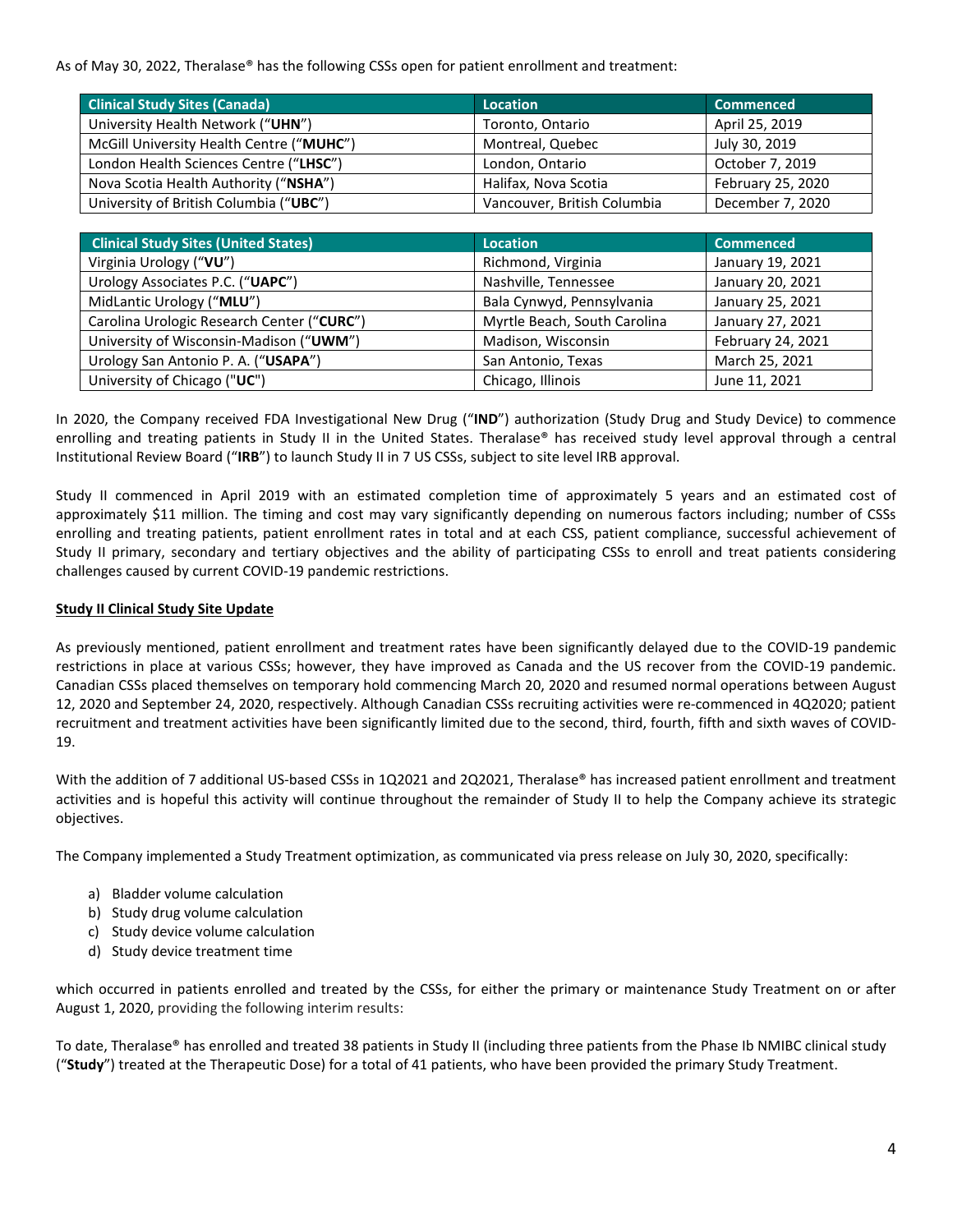## **Break Through Designation Update**

In 2020, the FDA granted Theralase® Fast Track Designation ("**FTD**") for Study II. As a Fast Track designee, Theralase® has access to early and frequent communications with the FDA to discuss Theralase®'s development plans and ensure the timely collection of clinical data to support the approval process. The accelerated communication with the FDA potentially allows, the Study Treatment, to be the first intravesical, patient-specific, light-activated, Ruthenium-based PDC for the treatment of patients diagnosed with BCG-Unresponsive NMIBC CIS, with or without recurrent / resected papillary Ta or T1 tumors. FTD can also lead to Break Through Designation ("**BTD**"), Accelerated Approval ("**AA**") and/or Priority Review, if certain criteria are met, which the FDA has previously defined to the Company for BTD as a complete clinical dataset on approximately 20 to 25 patients enrolled, treated and followed-up, who demonstrate significant safety and efficacy clinical outcomes.

In 2021, Theralase® completed its first significant milestone of Study II by enrolling and treating 25 patients. The Company will compile a clinical data report for submission to the FDA in support of the grant of a BTD approval after completion of the 450 assessments for 25 patients, expected in 4Q2022, subject to the CSS's availability to complete all required assessments.

## **Study II Preliminary Clinical Data**

To date, Study II has provided the primary study treatment for 38 patients (including three patients from the Phase Ib NMIBC Clinical Study treated at the Therapeutic Dose for a total of 41 patients.

| <b>Assessment</b>        | <b>Patient Assessment Visit Days</b> |     |     |     |    |  |  |
|--------------------------|--------------------------------------|-----|-----|-----|----|--|--|
|                          | 90                                   | 180 | 360 | 450 |    |  |  |
| Complete Response ("CR") | 17                                   | 16  | 10  |     |    |  |  |
| Partial Response ("PR")  | 8                                    |     |     | 4   |    |  |  |
| No Response ("NR")       | 12                                   |     | 14  | 14  |    |  |  |
| Pending                  |                                      | q   | 15  | 18  | 19 |  |  |
| <b>Patients Treated</b>  | 41                                   | 41  | 41  | 41  |    |  |  |

The maintenance study treatment has been provided to 15 patients, with 11 maintenance study treatments pending.

For all 41 patients, who achieved a CR at 90 days, 88% demonstrate that CR at 180 days, 53% at 270 days, 29% at 360 and 450 days, respectively, demonstrating a strong duration of complete response.

An analysis of Evaluable Patients (defined as patients who have been evaluated by the principal investigator and thus excludes data pending), Study II clinical data provides the following interim analysis:

|                            | <b>Patient Assessment Visit Day</b> |     |     |     |     |  |  |
|----------------------------|-------------------------------------|-----|-----|-----|-----|--|--|
| <b>Assessment</b>          | 90                                  | 180 | 270 | 360 | 450 |  |  |
| Complete Response ("CR")   | 46%                                 | 50% | 39% | 22% | 23% |  |  |
| Partial Response ("PR")    | 22%                                 | 22% | 8%  | 17% | 9%  |  |  |
| Total Response ("CR + PR") | 68%                                 | 72% | 46% | 39% | 32% |  |  |

For all Evaluable Patients, who achieved a CR at 90 days, 88% demonstrate that CR at 180 days, 69% at 270 days, 50% at 360 days and 56% at 450 days, demonstrating a strong duration of complete response.

In accordance with the FDA's 2018 guidelines to industry, the patients who have achieved a Partial Response ("**PR**") are being further assessed via Computerized Tomography ("**CT**") scan and/or biopsy of the prostatic urethra to determine if upper tract Urothelial Cell Carcinoma ("**UCC**") or prostatic urethra UCC can be detected to allow these patients to be re-categorized as CR.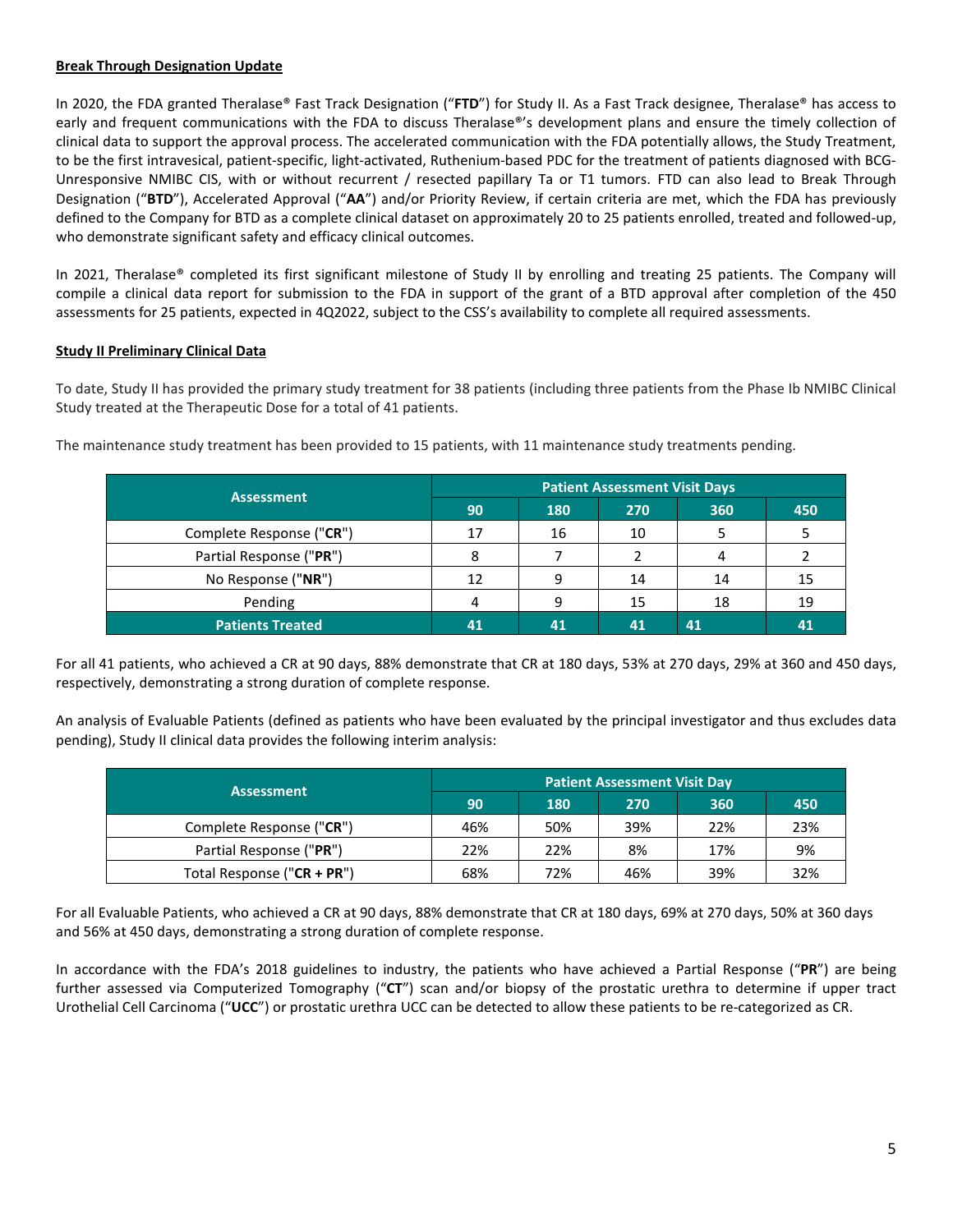An analysis of the first 20 patients treated in Study II (completed all assessment visits), provides the following interim analysis:

| <b>Assessment</b>          | <b>Patient Assessment Visit Day</b> |     |     |     |     |  |  |  |
|----------------------------|-------------------------------------|-----|-----|-----|-----|--|--|--|
|                            | 90                                  | 180 | 270 | 360 | 450 |  |  |  |
| Complete Response ("CR")   | 45%                                 | 40% | 40% | 25% | 25% |  |  |  |
| Partial Response ("PR")    | 15%                                 | 25% | 5%  | 15% | 10% |  |  |  |
| Total Response ("CR + PR") | 60%                                 | 65% | 45% | 40% | 35% |  |  |  |

For the first 20 patients treated in Study II (completed all assessment visits), who achieved a CR at 90 days, 78% demonstrate that CR at 180 and 270 days, 56% at 360 and 450 days, respectively, demonstrating a strong duration of complete response.

**Note:** The current interim data analysis presented above, should be read with caution, as the clinical data is interim in its presentation, as Study II is ongoing and new clinical data collected may or may not continue to support the current trends, with significant data still pending.

## **Serious Adverse Events**

For 41 patients treated in Study II, there have been 6 Serious Adverse Events ("**SAEs**") reported:

- 3 Grade 3 (resolved within 5, 80 and 107 days, respectively)
- $2 -$  Grade 4 (resolved within 6 and 8 days, respectively)
- $1 -$  Grade 5

Theralase® believes all SAEs reported to date are unrelated to the Study Drug or Study Device, subject to final review and confirmation by the independent Data Safety Monitoring Board ("**DSMB**").

SAE is defined as any untoward medical occurrence that at any dose: Is serious or life-threatening, requires inpatient hospitalization or prolongation of existing hospitalization, results in persistent or significant disability/incapacity, is a congenital anomaly/birth defect or results in death.

## **Additional Oncology Targets:**

Theralase® has been granted international patents supporting a comprehensive Intellectual Property ("**IP**") platform of its PDCs, through the scientific and preclinical research and development of fine-tuning the photophysical and photochemical properties of the PDCs, which demonstrate both Type I (oxygen independent) and Type II (oxygen dependent) photoreactions and activation in hypoxia.

By combining these PDCs with transferrin (human glycoprotein), as a delivery system it has been preclinically demonstrated that transferrin is able to significantly:

- Increase the resistance of TLD-1433, the lead drug candidate, to photobleaching (loss of potency of the PDC over time)
- Increase Reactive Oxygen Species ("**ROS**") production (ability to destroy cancer cells quickly and effectively)
- Increase selective tumour uptake (destruction of cancer cells, while sparing healthy cells) through the Transferrin Receptor ("**TfR**")
- Increase anti-cancer efficacy (efficiency in cancer cell destruction)
- Decrease systemic toxicity (damage to healthy cells and/or organs)

This allows Rutherrin® (TLD-1433 + transferrin) to be a strong candidate for the systemic treatment of recurrent, deep seated and/or progressive cancers. The Company continues to conduct extensive scientific and preclinical research and development towards new oncology indications and has developed significant expertise and IP assets regarding its patented PDCs, in pursuit of this goal.

Due to the limitations of using laser light to activate Rutherrin® in deep oncological targets, Theralase®'s research strongly suggests that Rutherrin® may be activated with radiation therapy, which is able to increase the 'tumor's damage zone' and the effectiveness of Theralase®'s ACT therapy beyond the reach of light in the body.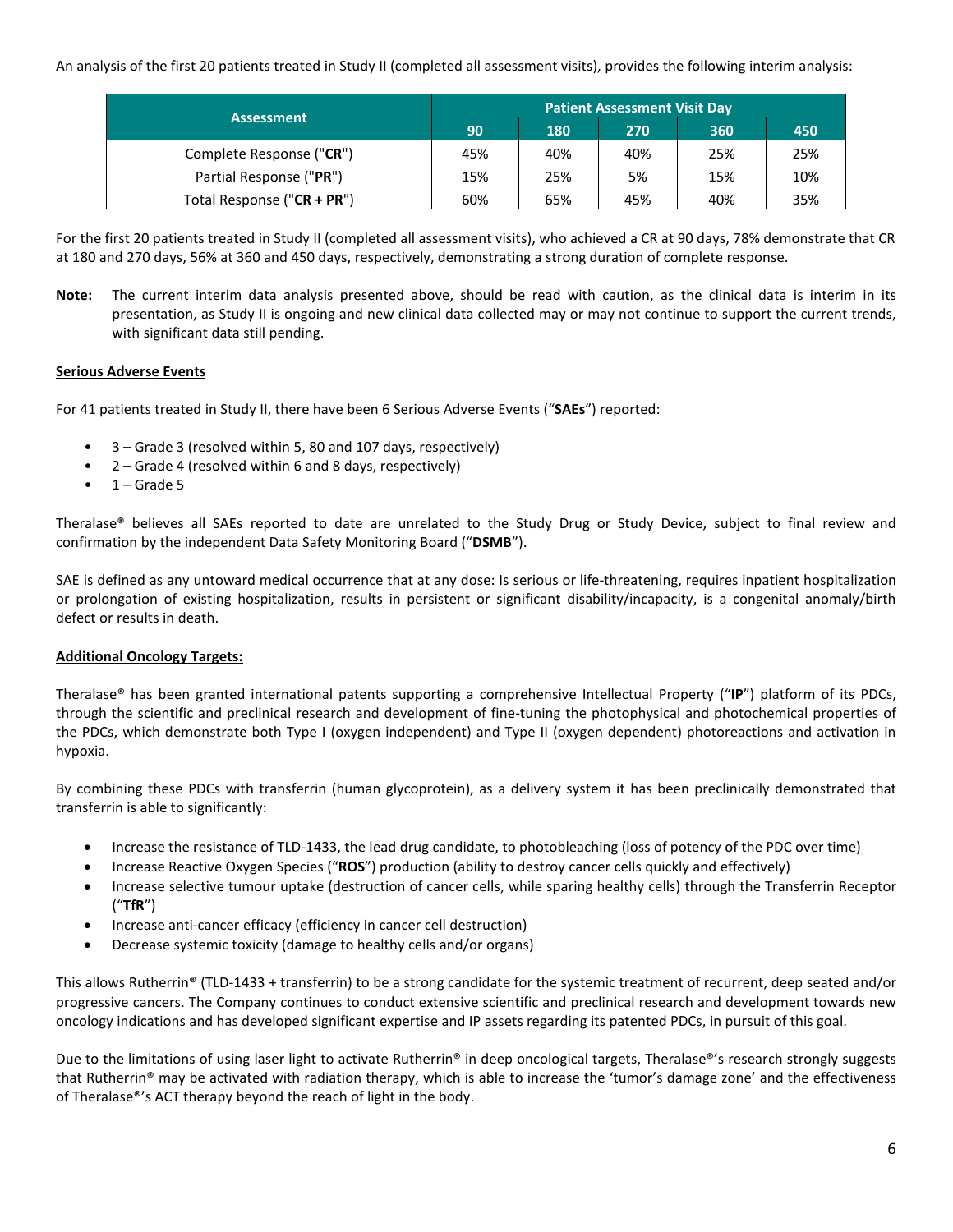Radiotherapy ("**RT"**) is one of the primary treatment methodologies for many types of cancer, although it is currently a challenge to enhance radiation damage to tumor tissue, while reducing side effects to healthy tissue.

Rutherrin<sup>®</sup> is a unique agent that offers the ability to enhance injury to tumor tissue by accelerating damage through the production of ROS and free radicals; thereby, acting as a radio enhancer. Several preclinical strategies have been investigated by Theralase®'s scientists to research, develop, optimize and advance highly selective and effective radio sensitizing properties of Rutherrin®. Below, Theralase® highlights recent progress on the current research and development initiatives utilizing Rutherrin®, in several *in vitro* and *in vivo* models is reported.

Rutherrin® activation via RT is preferential to light activation due to the much deeper tissue penetration of RT.



Effect of Rutherrin<sup>®</sup> in colorectal cancer subcutaneous model 450 100 - Radiation alone Radiation + Rutherrin<sup>®</sup> 80 Percent survival 60 40 Radiation alone  $20<sup>°</sup>$ Radiation + Rutherrin<sup>®</sup> 0 0 5 10 15 20 25 30 35 40 45 20 40 50 60 10 30 70 0 Time (Days) Time (Days)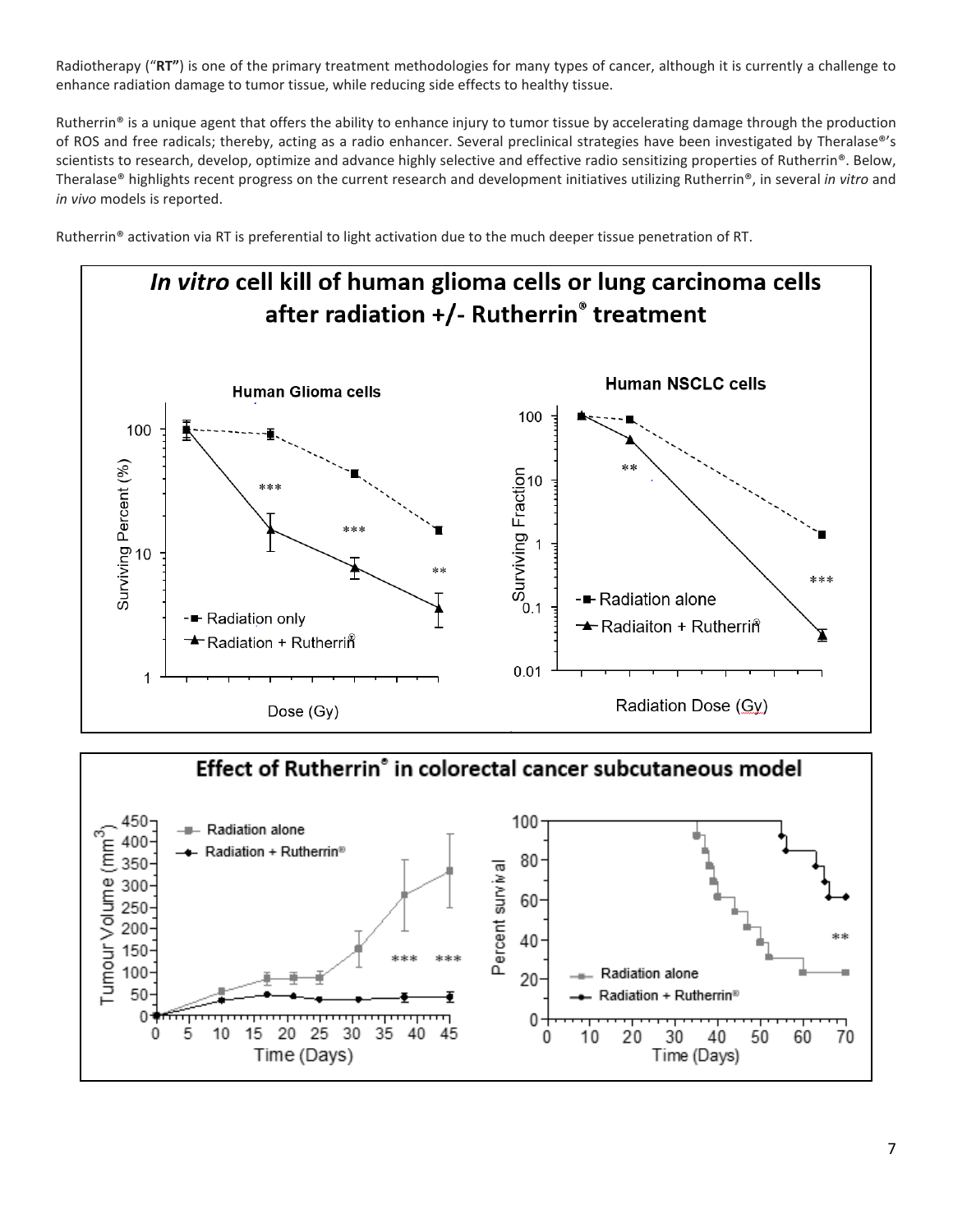

# Effect of Rutherrin<sup>®</sup> in glioblastoma (GBM) orthotopic rat model



Further research and development is currently underway into the mechanisms of action of Rutherrin®, it's multidisciplinary applications, delivery methodologies, safety and efficacy.

Once Rutherrin®'s Maximum Tolerated Dose ("**MTD**") and hence Human Equivalent Dose ("**HED**") limits have been determined through non-Good Laboratory Practices ("**GLP**") and GLP toxicology studies, Theralase®, subject to regulatory approval, plans to inject Rutherrin® systemically into patients via a Phase Ib clinical study, to allow localization to various cancer cells, including GBM and NSCLC and then activate Rutherrin® with radiation with the intent of safely and effectively destroying the cancer of interest.

Rutherrin®, if proven successful, would thus be able to "hunt" and "localize" into cancer cells and when activated by radiation "destroy" them; wherever, they may reside in the body.

# **Additional Virus Targets\***

Theralase® executed a Sponsored Research Agreement ("**SRA**") with the University of Manitoba ("**UM**") Medical Microbiology department in 3Q2020 to commence development of a coronavirus vaccine utilizing Theralase®'s patented and proprietary PDCs. The primary objective of the SRA was to investigate the efficacy of Theralase®'s lead PDC to destroy a variety of viruses; including: H1N1 Influenza, Zika and coronaviruses (Biological Safety Level ("**BSL**") 2). The secondary objective was to optimize the concentration of PDC required, the activation methodology and how to potentially administer the treatment to humans to be used as a vaccine (prevention of a patient from contracting COVID-19) (BSL-3).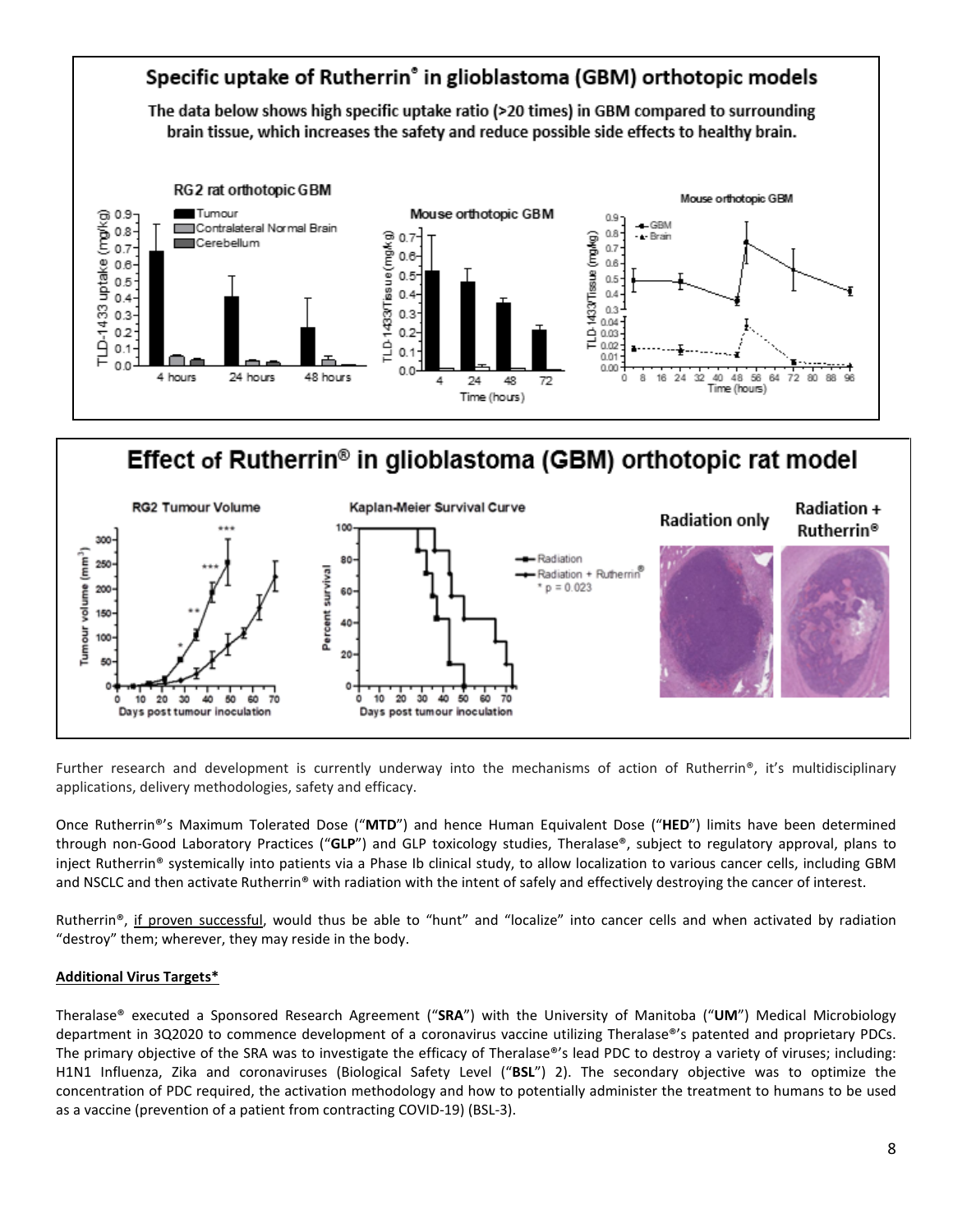The Company's PDC technology was effective in the destruction of H1N1 Influenza and Zika viruses at low nanomolar concentrations and the research and development was expanded to include coronavirus (BSL-2).

**Note:** COVID-19 is caused by coronavirus (BSL-3), not coronavirus (BSL-2).

A rapid test was established to measure coronavirus destruction and using this new assay the Theralase® PDC technology was able to destroy coronavirus (BSL-2) with drug doses 5 times lower than what was used to kill H1N1 Influenza and Zika viruses. These drug doses are significantly lower than those used by the Company to treat cancers and are therefore considered safe for human use.

All coronaviruses are highly similar in their structure and these new results suggest that Theralase®'s proposed vaccine could be highly effective against the SARS-CoV-2 virus responsible for COVID-19. Further studies have shown that the human coronavirus ("**CoV**") appears to be much more sensitive to the action of the activated Theralase® PDC vaccine, with a dose as low of 3.3 nM required to inactivate 50%, whereas; 9.2 nM was required to inactivate the same amount of H1N1 Influenza virus and 12 nM was required to inactivate the same amount of Zika virus. The amount of PDC required to inactivate 99.9% of each virus are 61 nM for CoV, 322 nM for Zika virus and 497 nM for H1N1 Influenza virus, respectively; thus, the Theralase® PDC is 3 to 5 times more effective against CoV compared to the other tested viruses.



The Theralase® compound is also effective without activation, but on average, its activation results in a 4.2 fold increase in Zika virus inactivation, a 12 fold increase in H1N1 Influenza inactivation and an 18.7 fold increase in CoV inactivation.

Further research by UM also identified that the spike protein responsible for the transmission of a coronavirus into a host cell, remained intact after light-activated TLD-1433 inactivation, suggesting that the vaccine developed by this technology could potentially stimulate a protective antibody immune response in a mammalian host.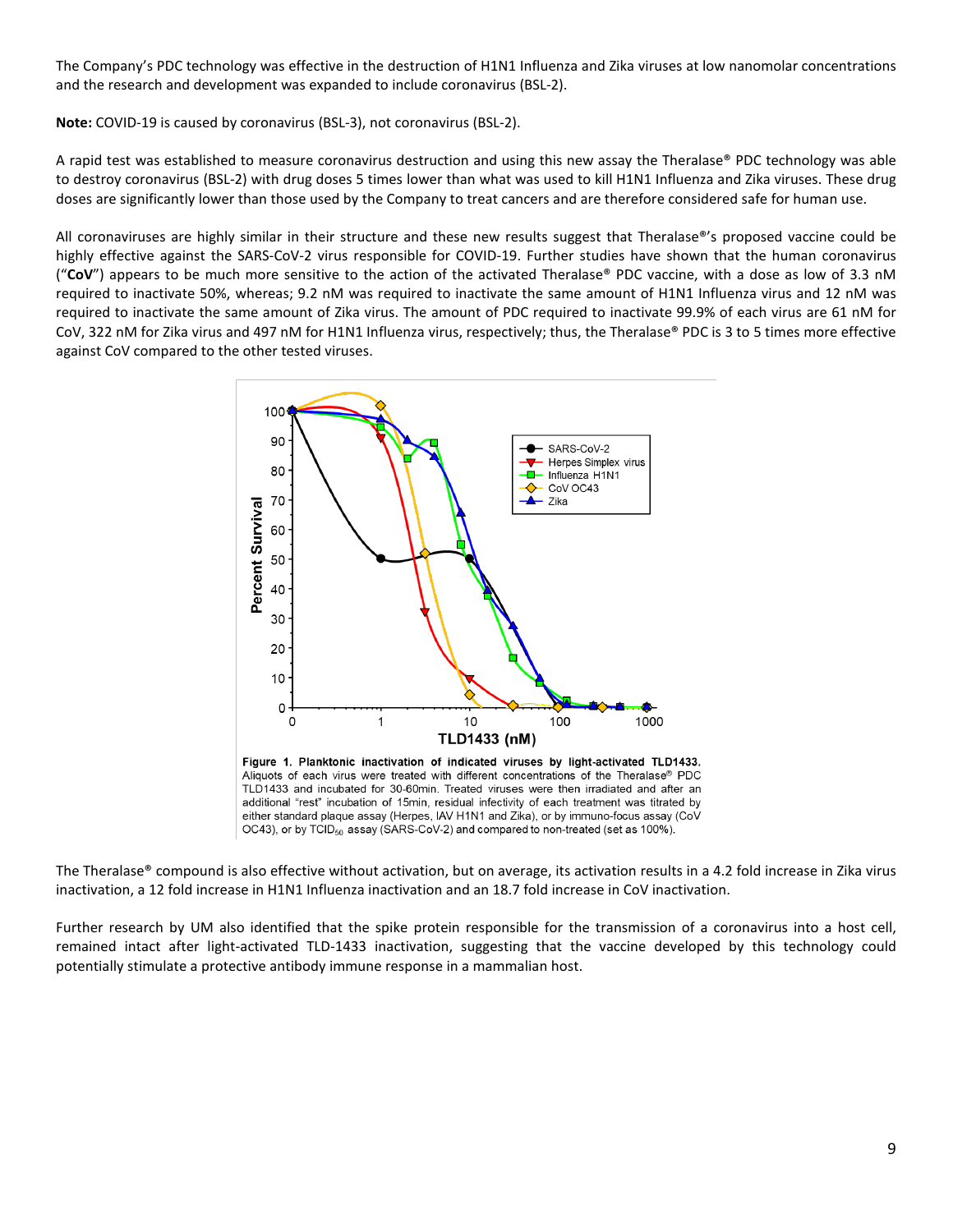

In April 2021, Theralase® executed a Collaborative Research Agreement ("**CRA**") with the National Microbiology Laboratory, Public Health Agency of Canada ("**PHAC"**) for the research and development of a Canadian-based SARS-CoV-2 ("**COVID-19"**) vaccine. Under the terms of the agreement, Theralase® and PHAC are collaborating on the development and optimization of a COVID-19 vaccine by treating the SARS-CoV-2 virus grown on cell lines with Theralase®'s patented PDC and then light activating it with Theralase®'s proprietary TLC-3000A light technology to inactivate the virus and create the fundamental building blocks of a COVID-19 vaccine. This inactivated virus could then be purified and used to inoculate naive animals, followed by challenge with the SARS-CoV-2 virus, to ascertain the efficacy of the vaccine. The project is entitled, "**Photo Dynamic Compound Inactivation of SARS-CoV-2 Vaccine**" and commenced in mid-April 2021.

In February 2022 Theralase® reported that PHAC had demonstrated that light-activated TLD-1433, was effective in rapidly inactivating the SARS-CoV-2 virus by up to 99.99%, compared to control in an in vitro study. Further research is required to confirm these findings.

These results have now laid the groundwork for the next phase of the CRA, which is evaluating the Theralase® COVID-19 vaccine in the ability to prevent animals from contracting COVID-19, when exposed to the virus, which is expected to commence in 2Q2022 and be completed by 4Q2022.

**Note:** The Company does not claim or profess that they have the ability to treat, cure or prevent the contraction of the COVID-19 coronavirus.

## **Overview of Financial Performance**

During the three-month period ended March 31, 2022, the Company's financial performance and its operating results reflect the continued investment by the Company into its future prosperity through the research, development, preclinical and clinical initiatives culminating in the successful completion of the Phase Ib NMIBC clinical study and the launch of Study II.

#### **Summary of Selected Audited Annual Information**

(Canadian Dollars)

For the twelve-month periods ended December 31:

|                                  |    | 2021         |     | 2020         |  |
|----------------------------------|----|--------------|-----|--------------|--|
| Total revenues                   | \$ | 780,641      | \$  | 929,122      |  |
| Net loss                         |    | (4,411,061)  |     | (5,598,540)  |  |
| Basic and diluted loss per share | Ś  | $(0.022)$ \$ |     | (0.027)      |  |
|                                  |    |              |     |              |  |
| Total assets                     | Ś  | 5,944,986    | S   | 10,020,782   |  |
| <b>Total liabilities</b>         |    | 874,794      |     | 857,133      |  |
| Deficit                          |    | (53,092,298) |     | (48,506,467) |  |
| Shareholders' Equity             | ς  | 5,070,192    | -\$ | 9,163,649    |  |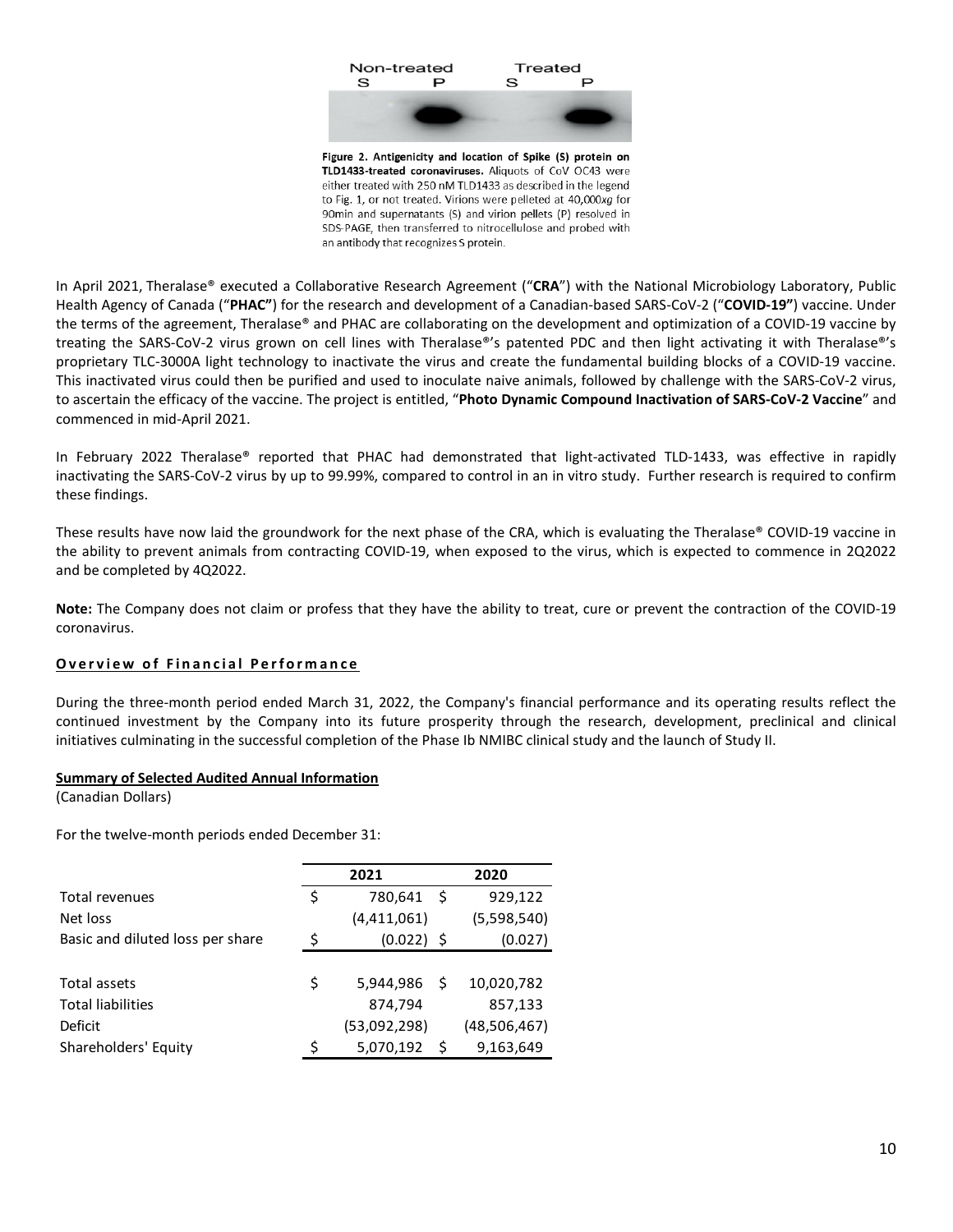#### **Summary of Quarterly Results**

(Canadian Dollars)

|                                  |    | 2022        |
|----------------------------------|----|-------------|
| For the period ending:           |    | March 31    |
| Total revenues                   | Ŝ. | 211,662     |
| Net loss                         |    | (1,701,489) |
| Basic and diluted loss per share |    | (0.008)     |
| As at:                           |    | March 31    |

| Total assets         | 4,791,752      |
|----------------------|----------------|
| Total liabilities    | 1.334.760      |
| Deficit              | (54, 793, 787) |
| Shareholders' Equity | 3,456,992      |
|                      |                |

|                                  |               |    | 2021           |                 |   |               |
|----------------------------------|---------------|----|----------------|-----------------|---|---------------|
| For the period ending:           | March 31      |    | June 30        | September 30    |   | December 31   |
| Total revenues                   | \$<br>124,783 | -S | 305,216        | \$<br>136,813   | S | 213,829       |
| Net loss                         | (919,093)     |    | (1, 143, 185)  | (1,067,453)     |   | (1, 281, 330) |
| Basic and diluted loss per share | (0.004)       |    | (0.006)        | (0.005)         |   | (0.007)       |
|                                  |               |    |                |                 |   |               |
| As at:                           | March 31      |    | June 30        | September 30    |   | December 31   |
| Total assets                     | 9,114,958     |    | 8,182,765      | \$<br>7,127,202 | S | 5,944,986     |
| <b>Total liabilities</b>         | 756,842       |    | 861,848        | 822,071         |   | 874,794       |
| Deficit                          | (49,600,330)  |    | (50, 743, 513) | (51, 810, 968)  |   | (53,092,298)  |
| Shareholders' Equity             | 8,358,116     |    | 7,320,917      | 6,305,131       | Ś | 5,070,192     |

## **L iquid ity a n d Cap ita l Res o urces**

As of March 31, 2022, current assets aggregated \$3,812,254 compared with current liabilities of \$1,334,760 netting working capital of \$2,477,494 and a current ratio (current assets versus current liabilities) of approximately 3:1.

The Company's objective is to maintain a sufficient capital base to support future research, development and strategic business initiatives allowing the Company to invest in its future and maintain investor, creditor and market confidence. The capital structure of the Company consists of cash, cash equivalents and shareholders' equity.

Sales of the TLC-2000, the Company's existing product line, have not been sufficient to enable the Company to fund its continuing research, development and commercialization efforts.

The Company's ability to continue as a going concern is dependent upon achieving a profitable level of operations and/or obtaining additional financing, neither of which is assured. The Company has successfully raised capital through previous equity offerings; however, there is no guarantee that the Company will be able to raise additional capital on terms and conditions agreeable to the Company, or at all.

On August 22, 2019, the Company closed a public offering of Units for gross proceeds of \$17,250,000.

As of March 31, 2022, the Company had cash and cash equivalents of \$2,583,790 and as a result the Company believes that it will be able to continue as a going concern for at least 12 months from the date of these unaudited consolidated quarterly financial statements.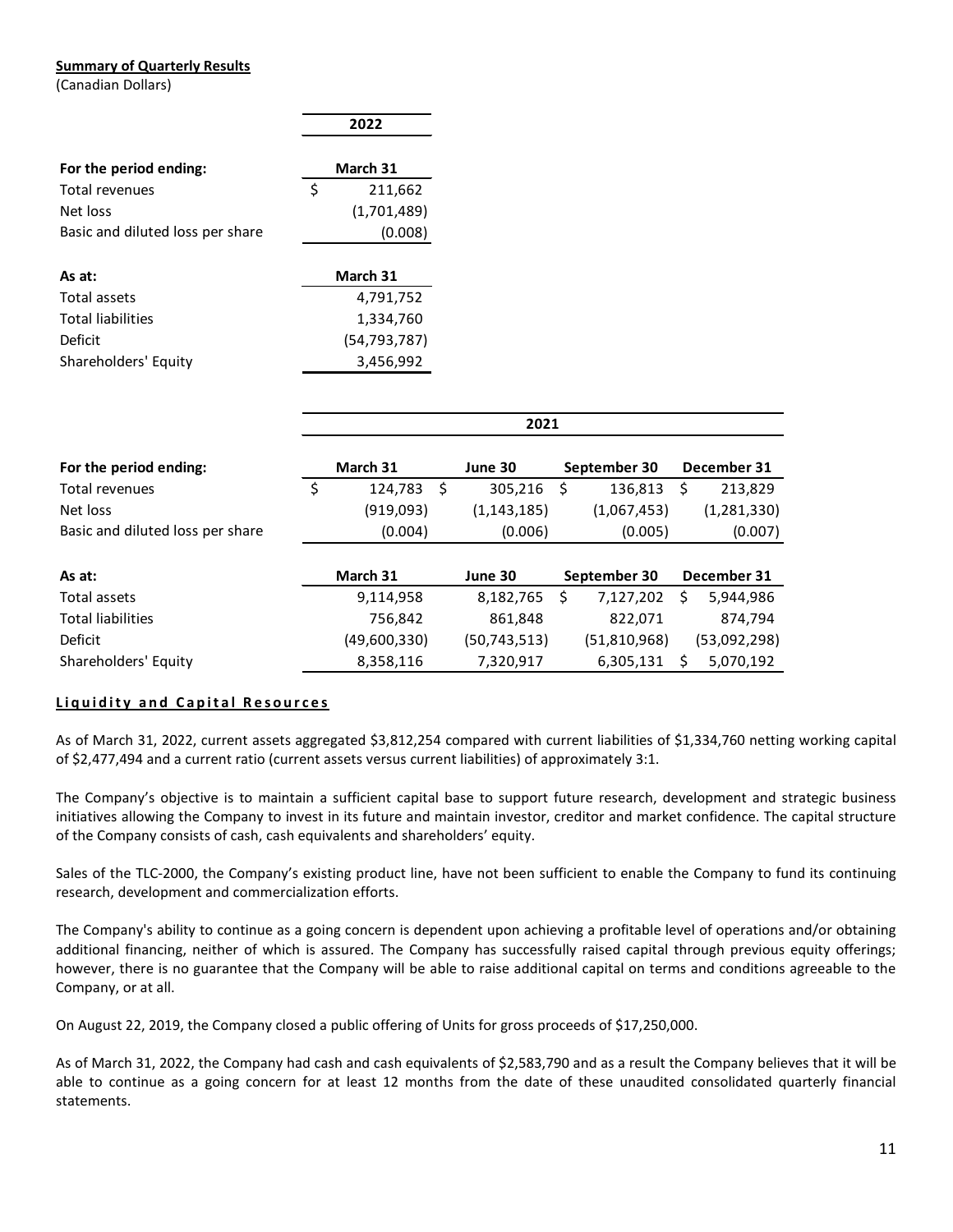## **Results of Operations**

For the three-month period ended March 31, 2022, total revenue increased to \$211,662 from \$124,783 for the same period in 2021, a 70% increase.

|                 | 2022    | 2021    |
|-----------------|---------|---------|
| Sales Revenue   | 168,691 | 105,238 |
| Service Revenue | 36,097  | 17,250  |
| Other Revenue   | 6,874   | 2,295   |
|                 | 211,662 | 124,783 |

The TLC-2000 represented 65% of sales for the three-month period ended March 31, 2022 and 40% of sales for the same period in 2020.

In Canada, revenue increased 72% to \$179,145 in 2022 from \$104,406 in 2021. In the US, revenue increased 60% to \$32,517 in 2022 from \$20,377 in 2021. International sales remained the same at \$nil in 2022 and 2021.

The increase in total revenue in 2022 is primarily attributed to the anticipated Canadian and US economic recovery from the COVID-19 pandemic in 2020 and 2021.

#### Cost of Sales

Cost of sales for the three-month period ended March 31, 2022 was \$120,430 or 57% of revenue resulting in a gross margin of \$91,232 or 43% of revenue. In comparison, the cost of sales in 2021 was \$74,463 or 60% of revenue resulting in a gross margin of \$50,320 or 40% of revenue. Cost of sales is represented by the following costs: raw materials, subcontracting, direct and indirect labour and the applicable share of manufacturing overhead.

The gross margin increase, as a percentage of sales, year over year, is primarily attributed to a decrease in labour and material costs.

#### Operating Expenses

For the three-month period ended March 31, 2022, selling expenses decreased to \$87,640, from \$95,780 in 2021, an 8% decrease and consisted of the following items:

|                                          |    | 2022   | 2021   |
|------------------------------------------|----|--------|--------|
| Sales salaries                           | \$ | 61,740 | 66,852 |
| Advertising                              |    | 6,581  | 12,756 |
| Commission                               |    | 9,149  | 3,483  |
| Travel                                   |    | 4,078  | 1,677  |
| Stock based compensation                 |    |        | 1,001  |
| Amortization and depreciation allocation |    | 6,092  | 10,010 |
| <b>Total selling expenses</b>            | S  | 87.640 | 95,780 |

The decrease in selling expenses is primarily attributed to the COVID-19 pandemic, resulting in reduced advertising (48%), and salaries (8%).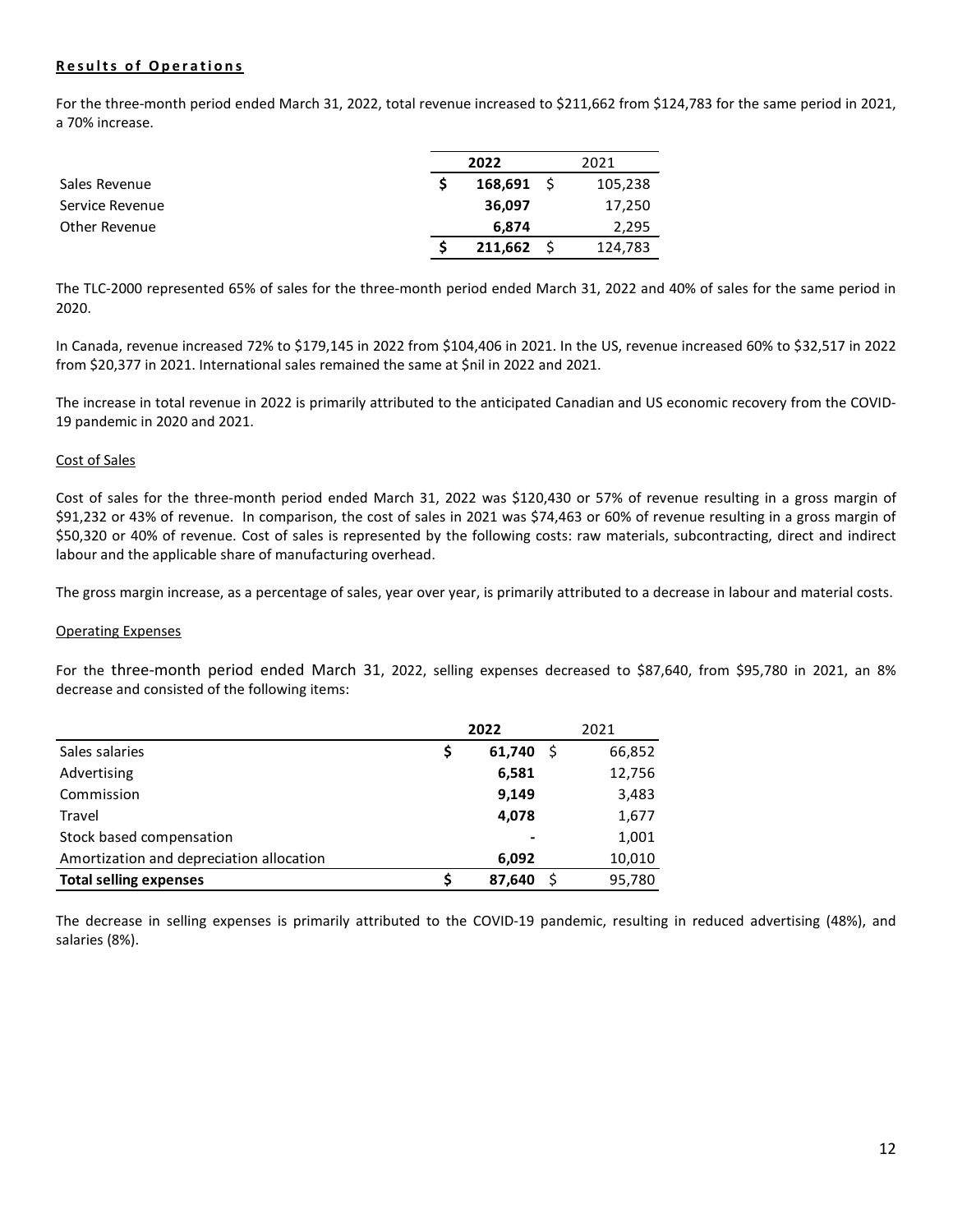Administrative expenses for the three-month period ended March 31, 2022, decreased slightly to \$418,087 from \$418,454 in 2021, a 1% decrease and consisted of the following items:

|                                          | 2022          |    | 2021    |
|------------------------------------------|---------------|----|---------|
| Insurance                                | \$<br>12,314  | Ŝ. | 13,457  |
| Professional fees                        | 155,290       |    | 134,292 |
| Rent                                     | 9,887         |    | 9,887   |
| General and administrative expenses      | 78,088        |    | 53,377  |
| Administrative salaries                  | 116,685       |    | 121,884 |
| Director and advisory fees               | 12,500        |    | 10,130  |
| Stock based compensation                 | 25,708        |    | 65,417  |
| Amortization and depreciation allocation | 7,615         |    | 10,010  |
| <b>Total administrative expenses</b>     | \$<br>418,087 | \$ | 418.454 |

The decrease in administrative expenses is primarily attributed to decreased spending in administrative salaries (4%) and insurance expenses (8%).

Stock based compensation expense decreased 61% in 2022 due to a reduction in stock options granted.

Net research and development expenses for the three-month period ended March 31, 2022, increased to \$1,298,035 from \$589,567 in 2021, a 120% increase, and consisted of the following items:

|                                                                 | 2022      | 2021    |
|-----------------------------------------------------------------|-----------|---------|
| Research and development (net of investment tax credit) $\oint$ | 1,238,849 | 507,368 |
| Stock based compensation                                        | 17,581    | 47,892  |
| Amortization and depreciation allocation                        | 41.605    | 34,308  |
| Total research and development expenses                         | 1,298,035 | 589,567 |

The increase in research and development expenses for the three-month period ended March 31, 2022, is primarily attributed to the costs related to Study II. Research and development expenses represented 72% of the Company's operating expenses and represents investment into the research and development of the Company's ACT technology.

## **Net Profit (Loss)**

The net loss for the three-month period ended March 31, 2022 was \$1,701,489 which included \$99,600 of net non-cash expenses (i.e.: amortization, stock-based compensation expense and foreign exchange gain/loss). This compared to a net loss in 2021 of \$919,093 which included \$179,925 of net non-cash expenses. The ACT division represented \$1,436,985 of this loss (84%) for the three-month period ended March 31, 2022.

The increase in net loss is primarily attributed to Increased spending in research and development expenses in Study II.

## **Cash Flo w s**

Funds used in operating activities, prior to net changes in other operating items, amounted to \$1,601,889 for the three-month period ended March 31, 2022, compared to funds used in operating activities of \$739,167 in 2021.

Funds used in operating activities, after taking into account net changes in other non-cash operating items were \$1,137,920 for the three-month period ended 2022, compared to funds used of \$1,129,145 for the same period in 2021.

Funds used in investing for the three-month period ended March 31, 2022, amounted to \$75 compared to \$48,412 for 2021. The decrease is primarily attributed to decreased spending on equipment related to Study II.

Funds received in financing activities amounted to \$30,126 for the three-month period ended March 31, 2022, compared to funds used of \$14,485 for the same period in 2021.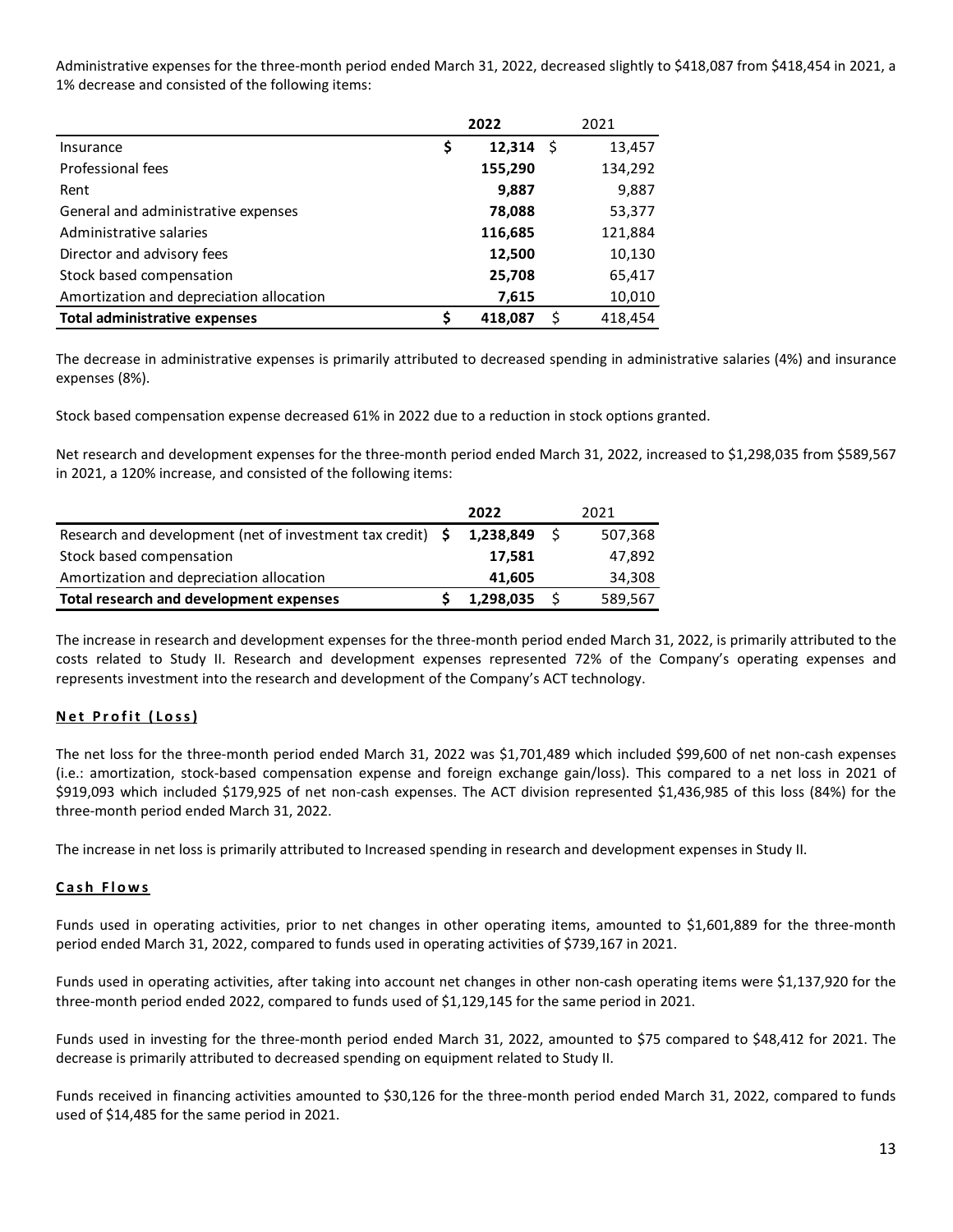## **Assets (other than Cash)**

The Company holds essential and valuable intellectual property rights and assets; including: patents, trademarks, development and other related costs.

#### **C o m m itments**

As of December 31, 2021, the Company's commitments consisted of the following:

|                          | Total    | 2022    | 2023    | 2024    | 2025    | 2026                     | 2027                     | 2028                     | 2029                     | 2030                     | 2031    | 2032    |
|--------------------------|----------|---------|---------|---------|---------|--------------------------|--------------------------|--------------------------|--------------------------|--------------------------|---------|---------|
| Research Commitments (a) | 24.969 S |         |         |         |         | S.<br>$\sim$             | $S -$                    |                          |                          |                          |         |         |
| Research Agreement (b)   | 157,020  | 69.720  | 8.800   | 8.800   | 8.800   | 8.800                    | 8.800                    | 8.800                    | 8.800                    | 8.800                    | 8.800   | 8.100   |
| Research Agreement (c)   | 428.192  | 428.192 | -       | -       |         | $\overline{\phantom{0}}$ | $\overline{\phantom{0}}$ | $\overline{\phantom{0}}$ | $\overline{\phantom{0}}$ | $\overline{\phantom{0}}$ |         |         |
| Total                    | 610.181  | 497.912 | \$8.800 | \$8,800 | \$8.800 | \$8,800                  | \$8,800                  | \$8.800                  | \$8.800                  | \$8.800                  | \$8.800 | \$8.100 |

a) Research Commitments under a research agreement with a Trial Management Organization for the TLC-3000 cancer therapy project. Under the terms of this agreement, the Company is required to pay \$126,324 (USD\$96,800) for the period from July 23, 2019 through to December 31, 2022. The Company has paid \$101,355 (USD\$76,400) relating to this commitment, of which \$24,969 (USD\$20,400) is the remaining commitment.

- b) Research Commitments under a research agreement with Alphora Research Inc. for the TLC-3000 cancer therapy project. Under the terms of this agreement, the Company is required to pay \$474,500 for the period from April 29, 2021 through to November 15, 2032. The Company has paid \$317,480 relating to this commitment, of which \$157,020 is the remaining commitment.
- c) Research Commitments under a research agreement with a Contract Development and Manufacturing Organization for the TLC-3000 cancer therapy project. Under the terms of this agreement, the Company is required to pay \$1,351,918 (USD\$1,079,865) for the period from April 29, 2021 through to April 29, 2022. The Company has paid \$923,726 (USD\$737,840) relating to this commitment, of which \$428,192 (USD\$342,025) is the remaining commitment.

The Company indemnifies its directors and officers against any and all costs, charges and expenses, including settlement of claims in respect of any civil, criminal or administrative action incurred in the performance of their service to the Company to the extent permitted by law. The Company maintains liability insurance for its officers and directors.

|                                                                  | Property               |     | <b>Office Equipment</b> |      | Total            |
|------------------------------------------------------------------|------------------------|-----|-------------------------|------|------------------|
| <b>Right-of-use Assets</b>                                       |                        |     |                         |      |                  |
| Balance at January 1, 2021                                       | \$<br>86,557           | -S  | 3,436                   | - \$ | 89,993           |
| Depreciation charge for the period                               | 12,365                 |     | 448                     |      | 12,813           |
| Balance at March 31, 2021                                        | \$<br>74,192           | \$  | 2,988                   | \$   | 77,180           |
| Balance at January 1, 2022<br>Depreciation charge for the period | \$<br>37,097<br>12,365 | S   | 1,643<br>448            | - S  | 38,740<br>12,813 |
| Balance at March 31, 2022                                        | \$<br>24,732           | \$  | 1,195                   | \$   | 25,927           |
| <b>Lease Liabilities</b>                                         |                        |     |                         |      |                  |
| Balance at January 1, 2021                                       | \$<br>88,830           | Ŝ   | $3,513$ \$              |      | 92,343           |
| Interest charge for the period                                   | 1,689                  |     | 67                      |      | 1,756            |
| Lease payments for the period $1$                                | (14, 950)              |     | (541)                   |      | (15,491)         |
| Balance at March 31, 2021                                        | \$<br>75,569           | \$  | 3,039                   | \$   | 78,608           |
| Balance at January 1, 2022<br>Interest charge for the period     | \$<br>34,161<br>588    | \$. | 1,563<br>28             | . S  | 35,724<br>616    |
| Lease payments for the period <sup>1</sup>                       | (14,950)               |     | (540)                   |      | (15,490)         |
| Balance at March 31, 2022                                        | \$<br>19,799           | \$  | 1,051                   | Ś    | 20,850           |

#### **Lease Liabilities and Right-of-Use-Assets**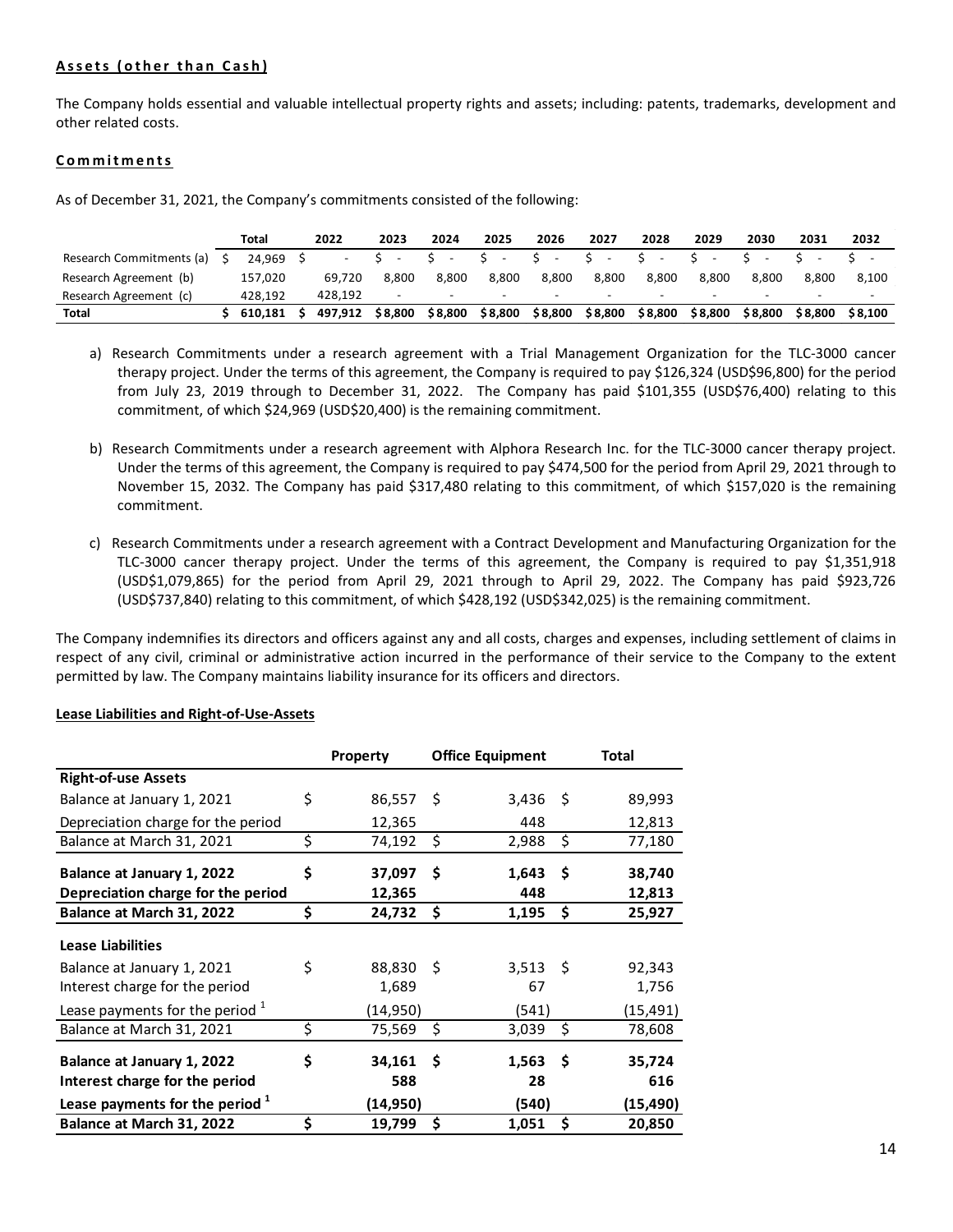1) Lease payments are discounted using an incremental borrowing rate of 8%. Lease payments does not include variable property lease payments of \$9,887 (2021 - \$9,887).

|                                          | As at March 31, 2022 |                          |                            |       |    |                              |  | As at December 31, 2021  |  |           |       |                 |  |  |
|------------------------------------------|----------------------|--------------------------|----------------------------|-------|----|------------------------------|--|--------------------------|--|-----------|-------|-----------------|--|--|
|                                          |                      |                          | <b>Office</b><br>Equipment |       |    |                              |  |                          |  | Office    |       |                 |  |  |
|                                          |                      | <b>Property</b>          |                            |       |    | Total                        |  | Property                 |  | Equipment | Total |                 |  |  |
| Current portion of lease liabilities     |                      | \$19,799                 | - S                        |       |    | 1,051 \$ 20,850 \$ 34,161 \$ |  |                          |  |           |       | 1.563 \$ 35.724 |  |  |
| Non-current portion of lease liabilities |                      | $\overline{\phantom{a}}$ |                            | ۰     |    |                              |  | $\overline{\phantom{0}}$ |  |           |       |                 |  |  |
|                                          |                      | 19.799                   |                            | 1,051 | S. | $20,850 \quad \text{S}$      |  | 34,161                   |  | 1,563     |       | 35,724          |  |  |

Principal repayments of the Company's leased premises and office equipment until maturity are as follows:

|      | <b>Property</b> | Office    | Total  |
|------|-----------------|-----------|--------|
|      |                 | Equipment |        |
| 2022 | 19.799          | 1,051     | 20,850 |
|      | 19,799          | 1,051     | 20,850 |

## **Share Capital Analysis**

As of May 30, 2022, the share capital of the Company consisted of 205,425,875 common shares. Each common share entitles the holder to one vote per share.

As of May 30, 2022, there were 10,220,000 options outstanding, of which 6,886,667 were vested and exercisable into an equivalent number of the Company's common shares.

As of May 30, 2022, there were 64,759,165 warrants outstanding. Each whole warrant entitles the holder thereof to purchase one additional common share. The warrants are exercisable as follows: 3,165,008 at a price of \$0.50 until October 3, 2022, 4,095,157 at a price of \$0.50 until January 9, 2023, and 57,499,000 at a price of \$0.35 until August 22, 2024.

As of May 30, 2022, there were 2,023,077 broker compensation units that were issued in connection with the August 22, 2019 public offering. Each broker compensation unit entitles the holder thereof to acquire one common share and one common share purchase warrant at a price of \$0.35 per unit until August 22, 2024.

## **Segm ente d Informatio n**

For management purposes, the Company is organized into two separate reportable operating divisions; the Anti-Cancer Therapy ("**ACT**") division and the Cool Laser Therapy ("**CLT**") division. The ACT division is responsible for the research and development of PDCs primarily for the treatment of cancer with assistance from the CLT division to develop medical lasers to activate them. The CLT division is responsible for the Company's medical laser business, which researches, develops, manufactures and distributes CLT systems to healthcare practitioners predominantly for the healing of pain.

The following table displays revenue and direct expenses from the ACT and CLT division for the three-month periods ended March 31: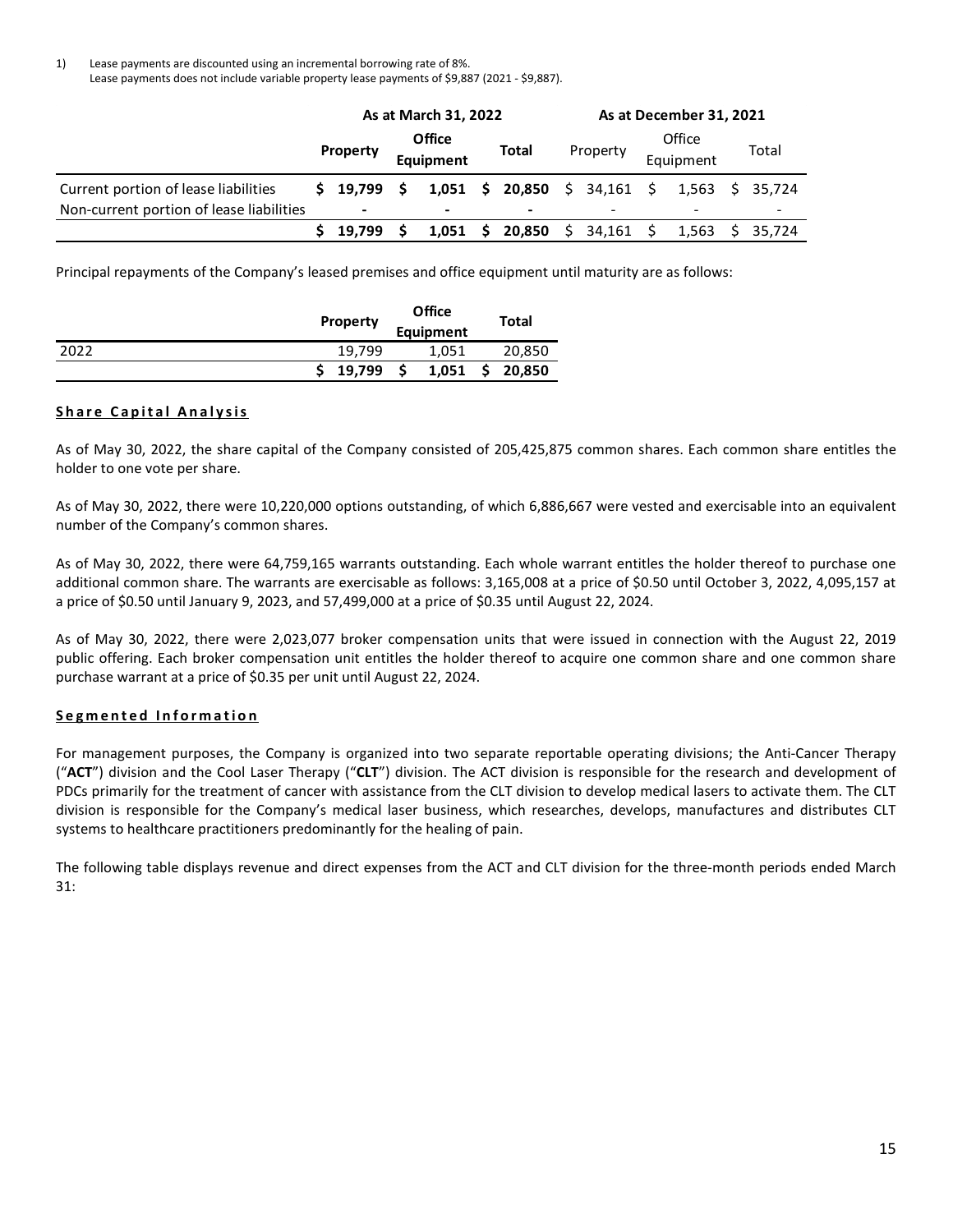|                                         |               | 2022           |               |   |             |    | 2021            |               |
|-----------------------------------------|---------------|----------------|---------------|---|-------------|----|-----------------|---------------|
|                                         | <b>CLT</b>    | <b>ACT</b>     | Total         |   | <b>CLT</b>  |    | <b>ACT</b>      | Total         |
| Sales                                   | \$<br>211,662 | \$             | \$<br>211,662 | Ś | 124,783     | \$ |                 | \$<br>124,783 |
| Cost of sales                           | 120,430       |                | 120,430       |   | 74,463      |    |                 | 74,463        |
| <b>Gross margin</b>                     | 91,232        |                | 91,232        |   | 50,320      |    |                 | 50,320        |
|                                         |               |                |               |   |             |    |                 |               |
| <b>Operating Expenses</b>               |               |                |               |   |             |    |                 |               |
| Selling expenses                        | 87,640        |                | 87,640        |   | 95,780      |    |                 | 95,780        |
| Administrative expenses                 | 200,784       | 217,303        | 418,087       |   | 245,744     |    | 172,710         | 418,454       |
| Research and development expense:       | 72,832        | 1,225,203      | 1,298,035     |   | 54,616      |    | 534,951         | 589,567       |
| (Gain) from legal settlement            |               |                |               |   | (131, 941)  |    |                 | (131, 941)    |
| (Gain) loss on foreign exchange         | (3,615)       | (3,615)        | (7, 229)      |   | 1,401       |    | 1,400           | 2,801         |
| Interest accretion on lease liabilities | 308           | 308            | 616           |   | 878         |    | 878             | 1,756         |
| Interest income                         | (2, 214)      | (2, 214)       | (4, 428)      |   | (3,502)     |    | (3,502)         | (7,004)       |
|                                         | 355,735       | 1,436,985      | 1,792,721     |   | 262,977     |    | 706,435         | 969,413       |
| Loss for the period                     | (264, 503)    | \$ (1,436,985) | \$(1,701,489) | Ś | (212, 657)  | S. | $(706, 435)$ \$ | (919,093)     |
|                                         |               |                |               |   |             |    |                 |               |
| <b>Total Assets</b>                     | \$1,617,256   | \$3,174,496    | \$4,791,752   |   | \$2,769,075 |    | \$6,223,942     | \$8,993,017   |
| <b>Total Liabilities</b>                | 358,303       | 976,457        | 1,334,760     |   | 443,573     |    | 313,268         | 756,841       |

The following table displays the revenue and direct expenses from the CLT division by product line and geographic area for the three-month period ended March 31:

|                              |        |         |            | 2022           |                      |                |        |                |            |            |               |         |
|------------------------------|--------|---------|------------|----------------|----------------------|----------------|--------|----------------|------------|------------|---------------|---------|
|                              | Canada |         | <b>USA</b> |                | <b>International</b> |                | Canada |                | <b>USA</b> |            | International |         |
| <b>Sales by Product Line</b> |        |         |            |                |                      |                |        |                |            |            |               |         |
| TLC-1000                     | \$     | 41,277  | Ŝ.         | 32,517         | - \$                 | $\blacksquare$ | \$     | 71,915         | -S         | $2,532$ \$ |               |         |
| TLC-2000                     |        | 137,868 |            | $\blacksquare$ |                      |                |        | 32,491         |            | 17,845     |               |         |
|                              |        | 179,145 |            | 32,517         |                      | ٠              |        | 104,406        |            | 20,377     |               |         |
|                              |        |         |            |                |                      |                |        |                |            |            |               |         |
| <b>Expenses</b>              |        |         |            |                |                      |                |        |                |            |            |               |         |
| Cost of Sales                |        | 101,929 |            | 18,501         |                      | ۰              |        | 62,303         |            | 12,160     |               |         |
| <b>Selling Expenses</b>      |        | 74,279  |            | 9,970          |                      | 3,391          |        | 84,255         |            | 7,631      |               | 3,893   |
|                              |        | 176,208 |            | 28,471         |                      | 3,391          |        | 146,558        |            | 19,791     |               | 3,893   |
|                              | \$     | 2,937   | \$         | 4,046          | \$                   | (3, 391)       |        | $(42, 153)$ \$ |            | 586        | -\$           | (3,893) |

As at March 31, 2022 and December 31, 2021, the Company's long-lived assets used in operations are all located in Canada. Timing of revenue is recognized at a point in time.

## **Sele cted Fin anci al I nformati o n a n d A c counti n g Pol icies**

The unaudited condensed interim consolidated financial statements for the three-month period ended March 31, 2022, and all other financial statements referred to herein, have been prepared in accordance with International Financial Reporting Standards ("**IFRS**"), consistently applied, and all amounts and currencies reported therein, and in this MD&A, are in Canadian dollars, unless otherwise noted. The ongoing accounting policies are more particularly described in the Notes to the Audited Consolidated Financial Statements for the three-month period ended March 31, 2022. Please refer to the Company's annual and quarterly financial statement filings, including material interim press releases, on Sedar at [www.sedar.com.](http://www.sedar.com/)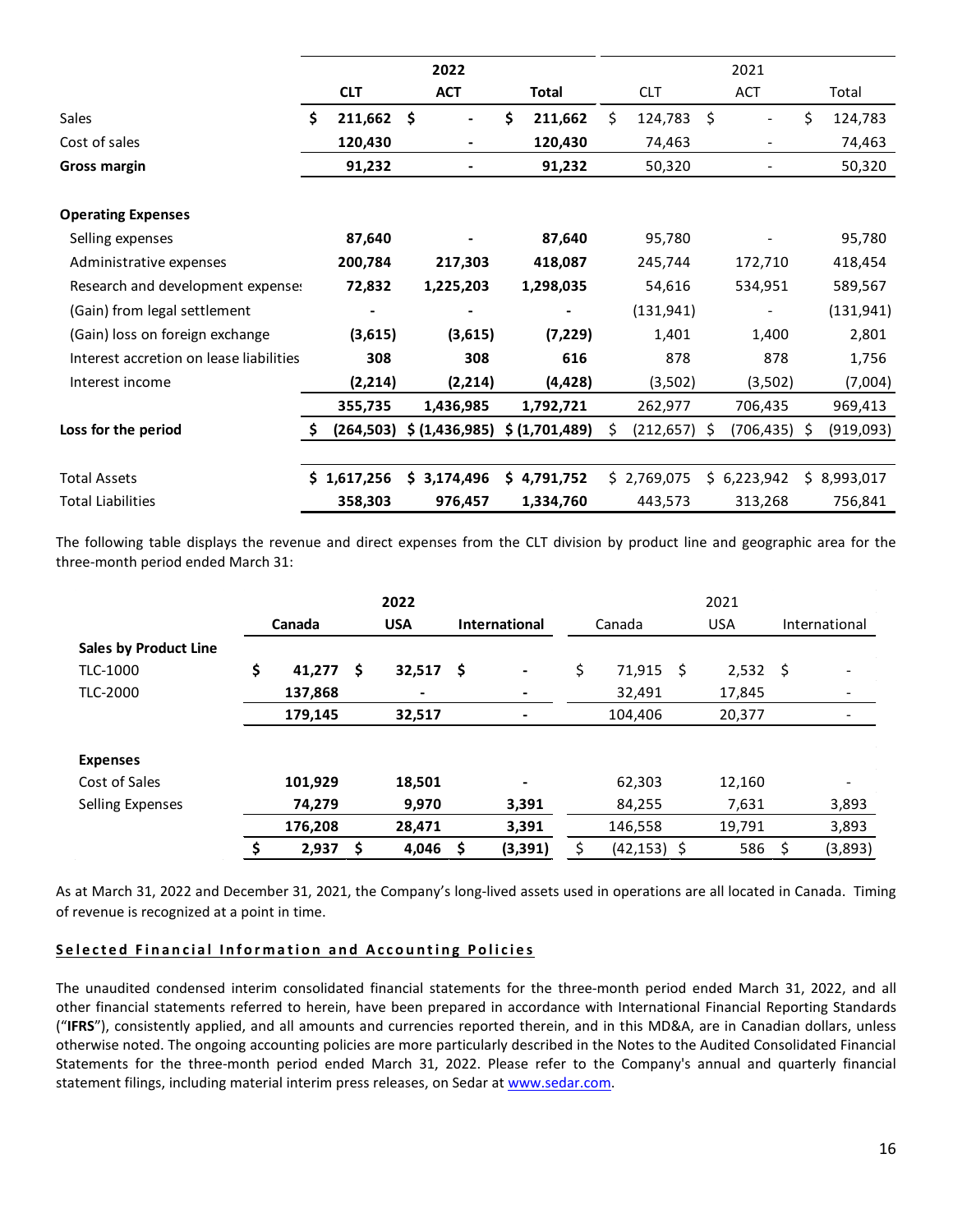## **Use of Financial Instruments**

The Company's financial instruments consists of cash and cash equivalents, accounts receivable, accounts payable and accrued liabilities. The fair value of cash, accounts receivable, accounts payable and accrued liabilities approximate carrying value because of the short-term nature of these instruments.

IFRS 7 Financial Instruments Disclosures establishes a fair value hierarchy that reflects the significance of inputs used in making fair value measurements as follows:

- Level 1: guoted prices in active markets for identical assets or liabilities;
- Level 2: inputs other than quoted prices included in Level 1 that are observable for the asset or liability, either directly (i.e. as prices) or indirectly (i.e. from derived prices); and
- Level 3: inputs for the asset or liability that are not based upon observable market data.

The carrying amounts of cash and cash equivalents, accounts receivable and accounts payable and accrued liabilities approximate fair value due to the short-term maturities of these instruments.

Assets are classified in their entirety based on the lowest level of input that is significant to the fair value measurement. As of March 31, 2022 and 2021, respectively, the Company's cash and cash equivalents are categorized as Level 1. There were no financial instruments categorized as Level 2 or 3.

## (i) Credit risk:

Credit risk is the risk of financial loss to the Company if a customer or counterparty to a financial instrument fails to meet its contractual obligations and arises principally from the Company's trade and other receivable. The amounts reported in the consolidated balance sheets are net of allowances for credit losses, estimated by the Company's management based on prior experience and its assessment of the current economic environment. The Company reviews its trade receivable accounts regularly and reduces amounts to their expected realizable values by adjusting the allowance for credit losses when management determines that the account may not be fully collectible. The Company has adopted credit policies in an effort to minimize those risks. The carrying value of trade and other receivables represent the Company's maximum exposure to credit risk.

(ii) Liquidity risk:

Liquidity risk is the risk that the Company will not be able to meet its financial obligations as they come due. The Company manages its liquidity risk by continuously monitoring forecasted and actual cash flows, as well as anticipated investing and financing activities. The Company does not have material long-term financial liabilities.

(iii) Interest rate risk:

Interest rate risk is the risk that changes in interest rates will affect the Company's income or the value of the financial instruments held. Interest rate risk is the risk that the fair value or future cash flows of a financial instrument will fluctuate because of changes in market interest rates.

The Company's exposure to interest rate risk is as follows:

Cash and cash equivalents Short-term fixed and variable interest rate Short-term investments Short-term fixed interest rate Financed trade receivables Short-term and long-term fixed interest rate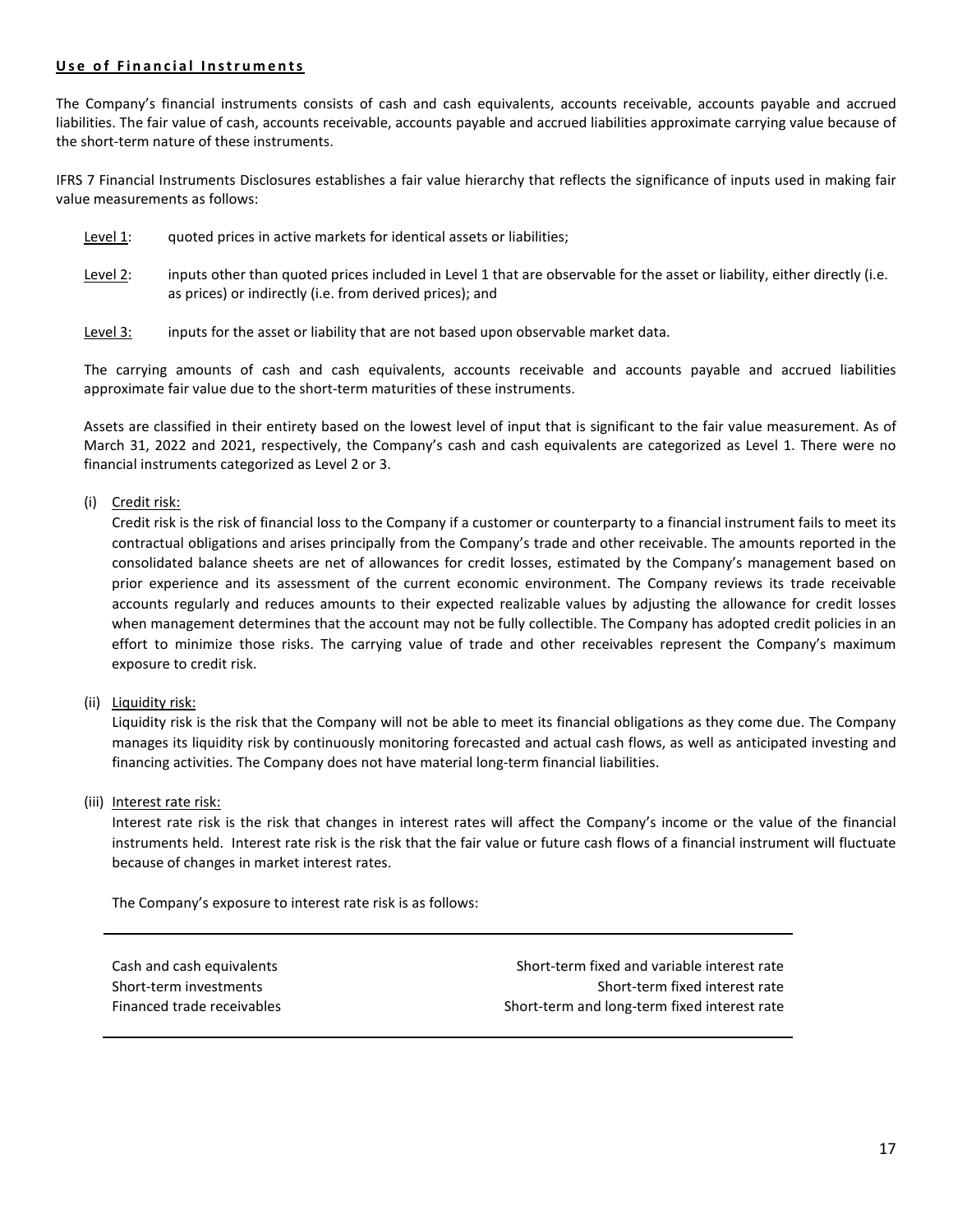## (iv) Foreign currency exchange risk:

The Company is exposed to foreign currency exchange risk. This risk arises from the Company's holdings of US dollar denominated cash, trade and other receivables and payables and accrued liabilities. Changes arising from this risk could impact the Company's reported foreign currency exchange gains or losses.

The Company has not entered into any conventional or other financial instruments designed to minimize its investment risk, currency risk or commodity risk. No off-balance sheet arrangements have been established nor are there any pending proposals or indicated business requirements to this effect.

## **Critical Accounting Policies, Estimates and Judgments**

As noted above, the Company's condensed interim consolidated financial statements as of March 31, 2022 and December 31, 2021 and for the three-month periods ended March 31, 2022 and 2021 have been prepared in accordance with IFRS. The policies applied are based on IFRS issued and outstanding as of May 30, 2022 which is the date at which the Company's Board of Directors approved the audited consolidated financial statements.

Additionally, the preparation of consolidated financial statements in accordance with IFRS often requires management to make estimates about and apply assumptions or subjective judgment to future events and other matters that affect the reported amounts of assets, liabilities, revenues, expenses and related disclosures. Assumptions, estimates and judgments are based on historical experience, expectations, current trends and other factors that management believes to be relevant at the time at which the audited consolidated financial statements are prepared. Management reviews, on a regular basis, the Company's accounting policies, assumptions, estimates and judgments, in order to ensure that the audited consolidated financial statements are presented fairly and in accordance with IFRS.

Critical accounting estimates and judgments are those that have a significant risk of causing material adjustment and are often applied to matters or outcomes that are inherently uncertain and subject to change. As such, management cautions that future events often vary from forecasts and expectations and that estimates routinely require adjustment. A summary of those areas where the Company's management believe critical accounting policies affect the significant judgments and estimates used in the preparation of the financial statements can be found in note 2 to the audited consolidated financial statements of December 31, 2021 and 2020 and for the years ended December 31, 2021 and 2020.

# **Disclosure of Internal Controls**

Management has established processes, which are in place to provide them sufficient knowledge to support management representations that they have exercised reasonable diligence that:

- (i) the financial statements do not contain any untrue statement of material fact or omit to state a material fact required to be stated or that is necessary to make a statement not misleading in light of the circumstances under which it is made, as of the date of and for the periods presented by the financial statements; and
- (ii) the financial statements fairly present in all material respects the financial condition, financial performance and cash flows of the Company, as of the date of and for the periods presented by the financial statements.

In contrast to the certificate required under National Instrument 52-109 *Certification of Disclosure in Issuers' Annual and Interim Filings* (NI 52-109), the Company utilizes the Venture Issuer Basic Certificate, which does not include representations relating to the establishment and maintenance of Disclosure Controls and Procedures ("**DC&P**") and Internal Control over Financial Reporting ("**ICFR**"), as defined in NI 52-109.

In particular, the certifying officers filing the Certificate are not making any representations relating to the establishment and maintenance of:

(i) controls and other procedures designed to provide reasonable assurance that information required to be disclosed by the issuer in its annual filings, interim filings or other reports filed or submitted under securities legislation is recorded, processed, summarized and reported within the time periods specified in securities legislation; and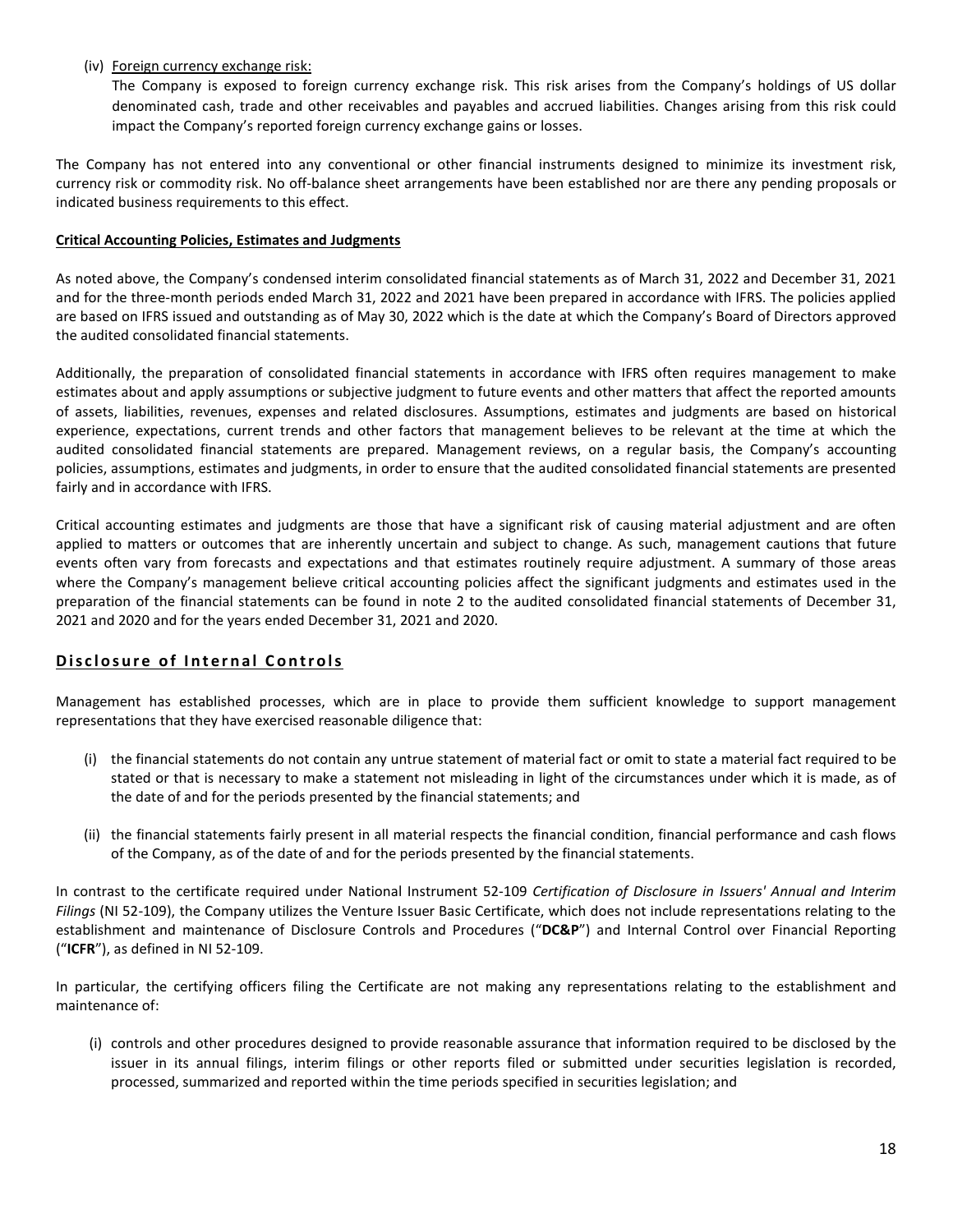(ii) a process to provide reasonable assurance regarding the reliability of financial reporting and the preparation of financial statements for external purposes in accordance with the issuer's GAAP. The Company's certifying officers are responsible for ensuring that processes are in place to provide them with sufficient knowledge to support the representations they are making in the certificate.

Investors should be aware that inherent limitations on the ability of certifying officers of a venture issuer to design and implement on a cost-effective basis DC&P and ICFR as defined in NI 52-109 may result in additional risks to the quality, reliability, transparency and timeliness of interim and annual filings and other reports provided under securities legislation.

In connection with the audits of the Company's consolidated financial statements for the years' ended December 31, 2021 and 2020, the Company's independent registered public accountants identified certain material weaknesses in the Company's internal control over financial reporting. Such material weaknesses continue to exist as of March 31, 2022. A "material weaknesses" is a deficiency, or a combination of deficiencies, in internal control over financial reporting such that there is a reasonable possibility that a material misstatement of the Company's annual or interim financial statements will not be prevented or detected on a timely basis. The material weaknesses relate to not having a full segregation of duties within members of its accounting staff dedicated to financial reporting functions so that all journal entries and account reconciliations are reviewed by someone other than the preparer, heightening the risk of error or fraud, and a proper system for updating inventory values as of the end of each reporting period. If the Company is unable to remediate the material weakness, or other control deficiencies are identified, the Company may not be able to report its financial results accurately, prevent fraud or file its periodic reports as a public company in a timely manner.

## **Risks and Uncertainties**

The Company's operations involve certain risks and uncertainties that are inherent to the Company's industry. The most significant known risks and uncertainties faced by the Company are described below.

## **COVID-19 Pandemic**

On March 11, 2020, the World Health Organization declared the outbreak of a novel coronavirus ("**COVID-19**") as a global pandemic, which continues to spread throughout Canada and around the world. As of May 30, 2022, the Company is aware of significant changes in its business, as a result of the COVID-19 pandemic, resulting in the resignation and/or termination of certain nonessential personnel, personnel working remotely or virtually, delayed patient enrollment and treatment in Study II and significant delays / cancellations in customer purchase decisions. Management is uncertain of the full extent of theses impacts on its financial statements and believes that the business disruption caused by COVID-19 could be temporary; however, there is uncertainty around its duration and hence the potential impact on the business cannot be fully estimated.

## **Limited Operating History**

The Company is still in the development and commercialization stages of its businesses and therefore will be subject to the risks associated with early-stage companies, including uncertainty of the success and acceptance of its products, uncertainty of revenues, markets and profitability and the continuing need to raise additional capital. The Company's business prospects must be considered in light of the risks, expenses and difficulties frequently encountered by companies in this stage of development. Such risks include the evolving and unpredictable nature of the Company's business, the Company's ability to anticipate and adapt to a developing market, acceptance by consumers of the Company's products, the ability to identify, attract and retain qualified personnel and the ability to generate sufficient revenue or raise sufficient capital to carry out its business plans. There can be no assurance that the Company will be successful in adequately mitigating these risks.

## **Working Capital and Capital Resources**

The Company has not been able to consistently generate sufficient profits from its revenue to provide the financial resources necessary to continue to have sufficient working capital for the development of its products and marketing activities. There is no assurance that future revenues will be sufficient to generate the required funds to continue product development, business development and marketing activities or that additional funds required for such working capital will be available from financings.

These conditions indicate the existence of material uncertainties that cast substantial doubt about the Company's ability to continue as a going concern. The Company's ability to continue as a going concern is dependent upon achieving a profitable level of operations and obtaining additional financing, neither of which is assured. The Company has been able, to date, to raise capital to continue to market its products and continues to develop sales opportunities which could result in additional sales of its products in the future.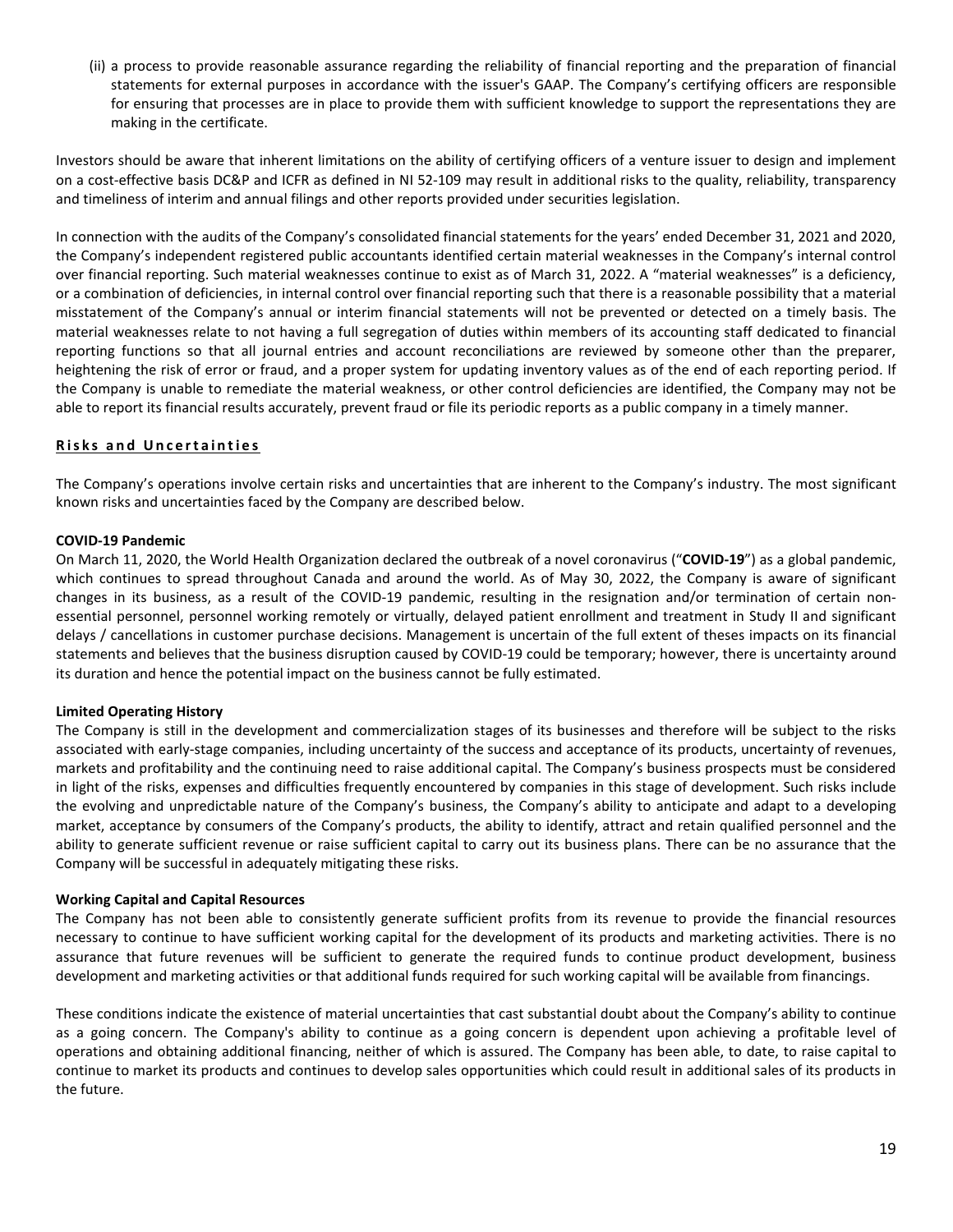In order to achieve its long-term development and commercialization strategy for the Company's range of therapeutic laser systems and PDC anti-cancer technology, the Company may need to raise additional capital through the issuance of shares, collaboration agreements or strategic partnerships that would allow the Company to finance its activities. There is no assurance that additional funds will be available as required or that they may be available on acceptable terms and conditions. Additional financing may also result in dilution of shareholder value.

## **Key Personnel**

The Company's success is dependent upon its ability to attract and retain a highly qualified work force, and to establish and maintain close relationships with research centers. Competition is intense and the Company's success will depend, to a great extent, on its senior and executive managers, scientific personnel and academic partners. The loss of one or more of its key employees or the inability to attract and retain highly skilled personnel could have a material adverse effect on the Company's development of its products, operations or business prospects.

#### **Protection of Intellectual Property**

The Company's success will depend in part on its ability to obtain patents, protect its trade secrets and operate without infringing the exclusive rights of other parties. There is no guarantee that any patent that will be granted to the Company will bring any competitive advantage to the Company, that its patent protection will not be contested by third parties, or that the patents of competitors will not be detrimental to the Company's commercial activities. It cannot be assured that competitors will not independently develop products similar to the Company's products, that they will not imitate the Company's products or that they will not circumvent or invalidate patents granted to the Company.

Although the Company does not believe that its products infringe the proprietary rights of any third parties, there can be no assurance that infringement or invalidity claims (or claims for indemnification resulting from infringement claims) will not be asserted or prosecuted against the Company or that any such assertions or prosecutions, valid or otherwise, will not materially adversely affect the Company's business, financial condition or results of operations. Irrespective of the validity of the successful assertion of such claims, the Company could incur significant costs and diversion of resources with respect to the defense thereof, which could have a material adverse effect on the Company. The Company's performance and ability to develop markets and compete effectively are dependent to a significant degree on its proprietary and patented technology. The Company relies on its patents and trade secrets, as well as confidentiality agreements and technical measures, to establish and protect its proprietary right. While the Company will endeavor to protect its intellectual property, there can be no assurance that the steps taken will prevent misappropriation or that agreements entered into for that purpose will be enforceable. The laws of certain other countries may afford the Company little or no effective protection of its intellectual property.

#### **Competition**

Many of the Company's current and potential competitors have longer operating histories, larger customer bases, greater name and brand recognition and significantly greater financial, sales, marketing, engineering, scientific, technical and other resources than the Company. These competitors have research and development capabilities that may allow them to develop new or improved products that may compete with the Company's products. New technologies and the expansion of existing technologies may also increase competitive pressures on the Company. Increased competition may result in reduced operating margins as well as loss of market share and could result in decreased usage in the Company's products and may have a material adverse affect on the Company.

#### **Implementation Delays**

Many of the Company's products will be in development, testing or preliminary stage and there may be delays or other problems in the introduction of the Company's products. The Company cannot predict when customers that are in a testing or preliminary use phase of the Company's products will adopt a broader use of the products. The market for the Company's products is relatively new and continues to evolve. The Company's products will involve changes in the manner in which businesses have traditionally used such products. In some cases, the Company's customers will have little experience with products offered by the Company. The Company will have to spend considerable resources educating potential customers about the value of the Company's products. It is difficult to assess, or predict with any assurance, the present and future size of the potential market for the Company's products or its growth rate, if any. The Company cannot predict whether or not its products will achieve market acceptance.

#### **Strategic Alliances**

The Company's ability to successfully complete the research and development of its products and its growth and marketing strategies are based, in significant part, in the strategic alliances it has in place and the licenses and agreements securing those strategic alliances. The Company's success will depend upon the ability to seek out and establish new strategic alliances and working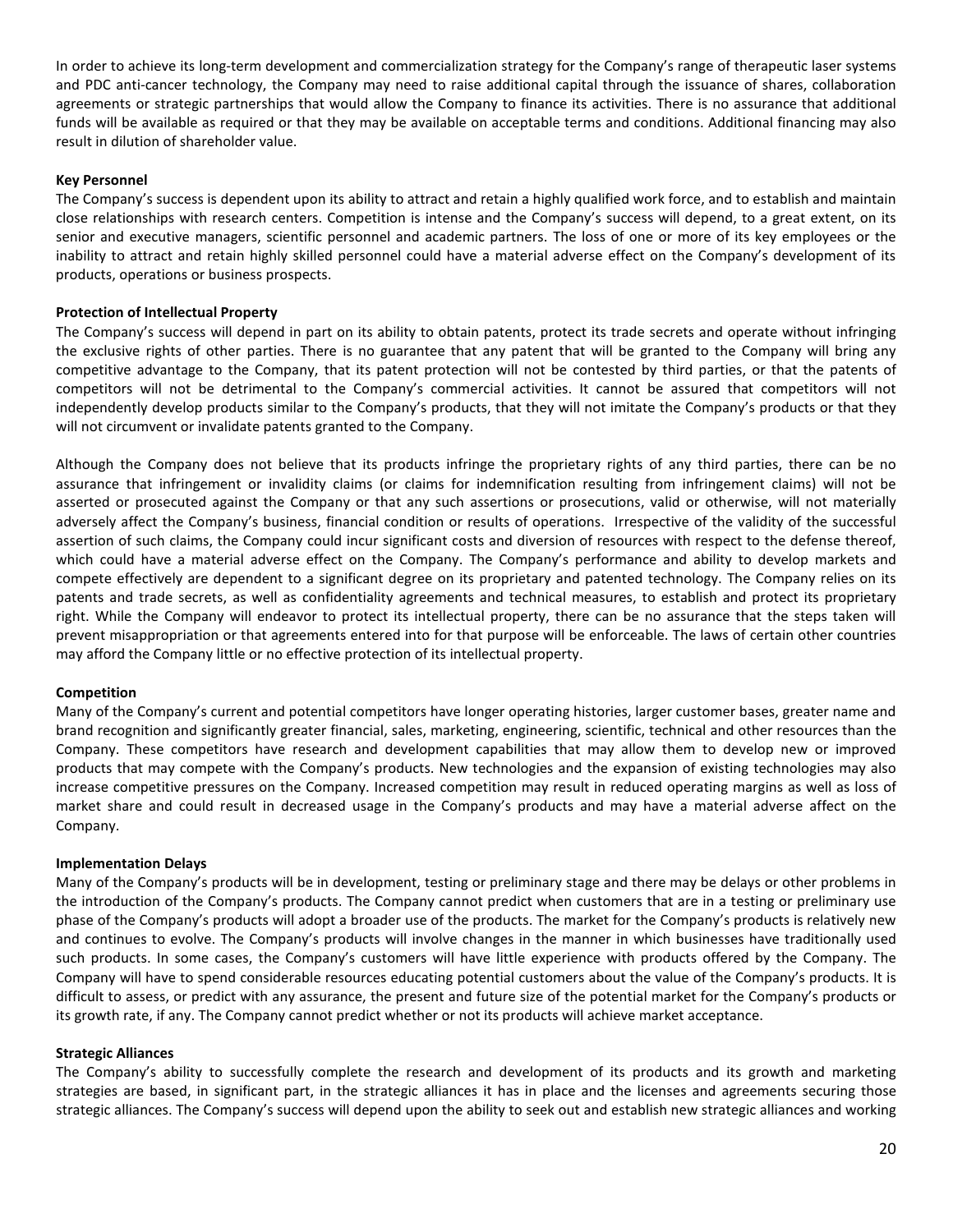relationships. There can be no assurance that existing strategic alliances and working relationships will not be terminated or adversely modified in the future, nor can there be any assurance that new relationships, if any, will afford the Company the same benefits as those currently in place.

#### **Trade Secret Protection**

Because the Company relies on third parties to develop its products, the Company must share trade secrets with them. The Company seeks to protect its proprietary technology in part by entering into confidentiality agreements and, if applicable, material transfer agreements, collaborative research agreements, consulting agreements or other similar agreements with its collaborators, advisors, employees and consultants prior to beginning research or disclosing proprietary information. These agreements typically restrict the ability of its collaborators, advisors, employees and consultants to publish data potentially relating to its trade secrets. The Company's academic collaborators typically have rights to publish data, provided that the Company is notified in advance and may delay publication for a specified time in order to secure its intellectual property rights arising from the collaboration. In other cases, publication rights are controlled exclusively by the Company, although in some cases the Company may share these rights with other parties. The Company also conducts joint research and development programs which may require the Company to share trade secrets under the terms of research and development collaboration or similar agreements. Despite the Company's efforts to protect its trade secrets, the Company's competitors may discover the Company's trade secrets, either through breach of these agreements, independent development or publication of information including the Company's trade secrets in cases where the Company does not have proprietary or otherwise protected rights at the time of publication. A competitor's discovery of the Company's trade secrets may impair the Company's competitive position and could have a material adverse effect on the Company's business and financial condition.

#### **Product Deficiencies**

Given that the Company's products are either fairly new, or are in various stages of development, there may be difficulties in product design, performance and reliability which could result in lost revenue, delays in customer acceptance of the Company's products and legal claims against the Company, which would be detrimental, perhaps materially to the Company's market reputation and ability to generate further sales. Serious defects are frequently found during the period immediately following the introduction of new products or enhancements to existing products and undetected errors or performance problems may be discovered in the future. Product defects may expose the Company to liability claims, for which the Company may not have sufficient liability insurance.

#### **Dependence on Third Party Suppliers**

The Company has established relationships with certain third-party suppliers upon whom, it relies to provide key materials and components for completion of its products. In the event of the inability of these third parties to supply such materials and components in a timely manner or to supply materials and components that continue to meet the Company's quality, quantity or cost requirements, the Company would be required to purchase these materials and components from other suppliers. There is no assurance that other suppliers can be found in such circumstances who can supply the materials and components in a timely manner or that meet the Company's quality, quantity or cost requirements.

## **Volatility of Share Price**

The market price of the Company's common shares is subject to volatility. General market conditions as well as differences between the Company's financial, scientific and clinical results, and the expectations of investors, as well as securities analysts can have a significant impact on the trading price of the Company's common shares.

#### **Regulatory Approvals**

The Company is directly and indirectly engaged in the design, manufacture, sale and international marketing of therapeutic and medical laser equipment, as well as the research and development of light activated PDCs, all of which are subject to regulatory oversights, audits and controls by various national regulatory agencies (i.e.: FDA, Health Canada, CE) and authoritative quality standards bodies (i.e.: UL, CSA, ISO and TUV), which all possess strict quality certification procedures. The Company is in full compliance with all the governing regulatory and quality standards and approval requirements pertaining to the medical laser devices it currently designs, manufactures and markets and the PDCs it researches and develops. No assurance can be given that current regulations relating to regulatory approval will not change or become more stringent and product approvals may be withdrawn if compliance with regulatory standards is not maintained.

#### **Early Stage of Product Development**

Given the early stage of the Company's product development, the Company can make no assurance that its research and development programs will result in regulatory approval or commercially viable products. To achieve profitable operations, the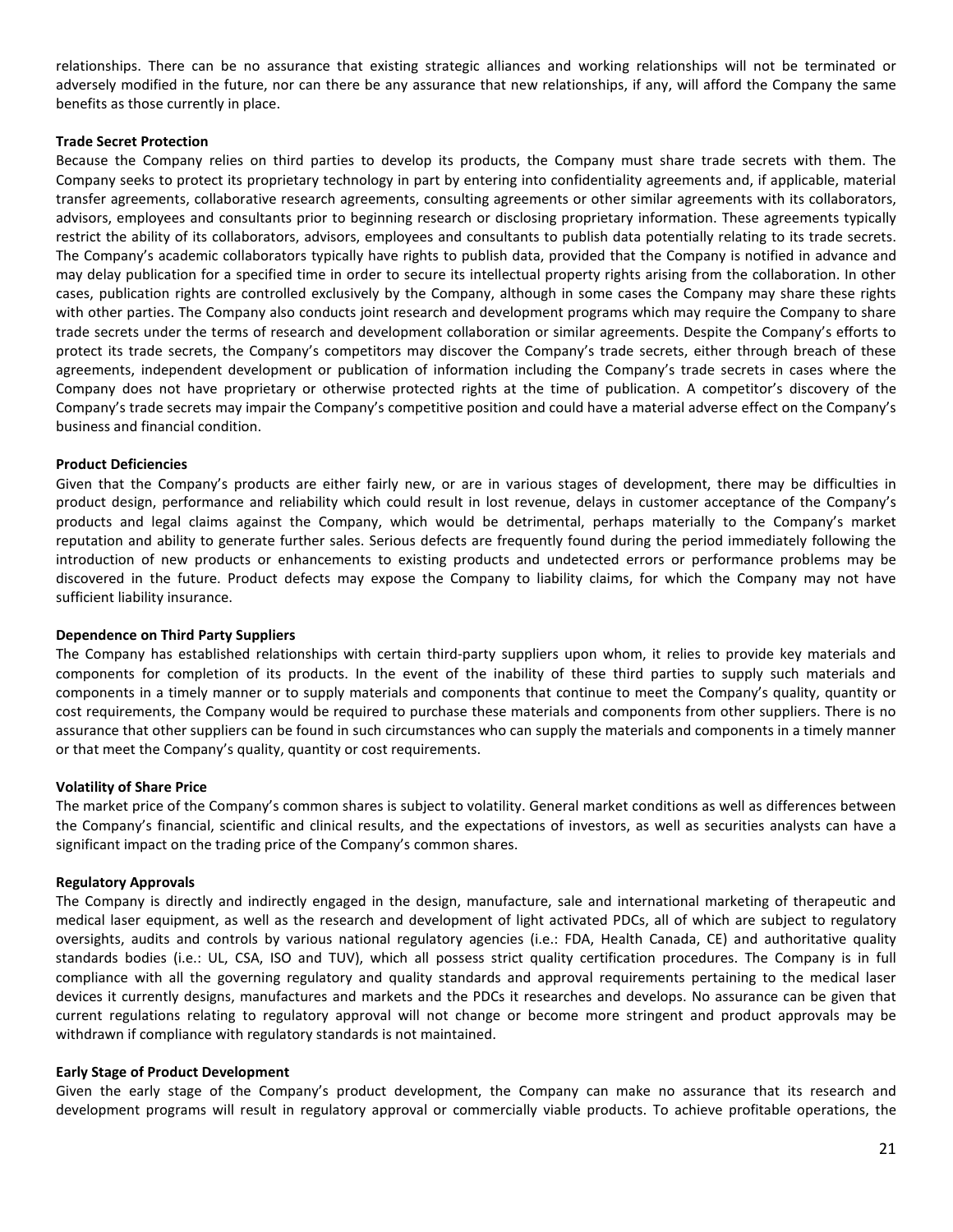Company alone or with others, must successfully develop, gain regulatory approval and market its future products. To obtain regulatory approvals for its product candidates being developed and to achieve commercial success, clinical studies must demonstrate that the product candidates are safe and tolerable for human use and that they demonstrate efficacy equal to or greater than standard of care.

Many product candidates never reach the stage of clinical testing and even than those that do have only a small chance of successfully completing clinical development and gaining regulatory approval. Product candidates may fail for a number of reasons, including, but not limited to: being unsafe for human use or due to the failure to provide therapeutic benefits equal to or better than the standard of treatment at the time of testing. Unsatisfactory results obtained from a particular study relating to a research and development program may cause the Company or its collaborators to abandon commitments to that program. Positive results of early preclinical research may not be indicative of the results that may be obtained in later stages of preclinical or clinical research. Similarly, positive results from early-stage clinical studies may not be indicative of favorable outcomes in later-stage clinical studies. The Company can make no assurance that any future studies, if undertaken, will yield favorable results.

## **Reliance on Third Parties**

The Company relies and will continue to rely on third parties to conduct a significant portion of its preclinical and clinical development activities. Preclinical activities include: in-vivo studies providing access to specific disease models, pharmacology and toxicology studies and assay development. Clinical development activities include: trial design, regulatory submissions, clinical patient recruitment, clinical trial monitoring, clinical data management and analysis, safety monitoring and project management. If there is any dispute or disruption in the Company's relationship with third parties, or if they are unable to provide quality services in a timely manner and at a feasible cost, the Company's active development programs may face delays. Further, if any of these third parties fails to perform as the Company expects or if their work fails to meet regulatory requirements, the Company's testing could be delayed, cancelled or rendered ineffective.

## **Clinical Study Risk**

Before obtaining marketing approval from regulatory authorities for the sale of the Company's product candidates, the Company must conduct preclinical studies in animals and extensive clinical studies in humans to demonstrate the safety, tolerability and efficacy of the product candidates. Clinical testing is expensive and difficult to design and implement, can take many years to complete and has uncertain outcomes. The outcome of preclinical experiments and early clinical studies may not predict the success of later clinical studies, and interim results of a clinical study do not necessarily predict final results. A number of companies in the pharmaceutical and biotechnology industries have suffered significant setbacks in advanced clinical studies due to lack of efficacy or unacceptable safety profiles, notwithstanding promising results in earlier studies. The Company does not know whether the clinical studies it may conduct will demonstrate adequate efficacy and safety to result in regulatory approval to market any of the Company's product candidates in any jurisdiction. A product candidate may fail for safety, tolerability or efficacy reasons at any stage of the testing process. A major risk the Company faces is the possibility that none of the Company's product candidates under development will successfully gain market approval from Health Canada, the FDA or other regulatory authorities, resulting in the Company being unable to derive any commercial revenue from them after investing significant amounts of capital in multiple stages of preclinical and clinical testing.

From time to time, scientific studies or clinical studies on various aspects of biopharmaceutical products are conducted by academic researchers, competitors or others. The results of these studies, when published, may have a significant effect on the market for the biopharmaceutical product that is the subject of the study. The publication of negative results of scientific studies or clinical studies or adverse safety events related to the Company's product candidates, or the therapeutic areas in which the Company's product candidates compete, could adversely affect the Company's share price and the Company's ability to finance future development of its product candidates; hence, the Company's business and financial results could be materially and adversely affected.

## **Clinical Study Timing Delays**

The Company cannot predict whether any clinical studies will begin as planned, will need to be restructured, or will be completed on schedule, or at all. The Company's product development costs may increase significantly if the Company experiences delays in clinical testing. Significant clinical study delays could shorten any periods during which the Company may have the exclusive right to commercialize its product candidates or allow the Company's competitors to bring products to market before the Company, which would impair the Company's ability to successfully commercialize its product candidates and may harm the Company's financial condition, results of operations and / or prospects. The commencement and completion of clinical studies for the Company's products may be delayed for a number of reasons, including delays related, but not limited, to:

• failure by regulatory authorities to grant permission to proceed or placing the clinical study on hold;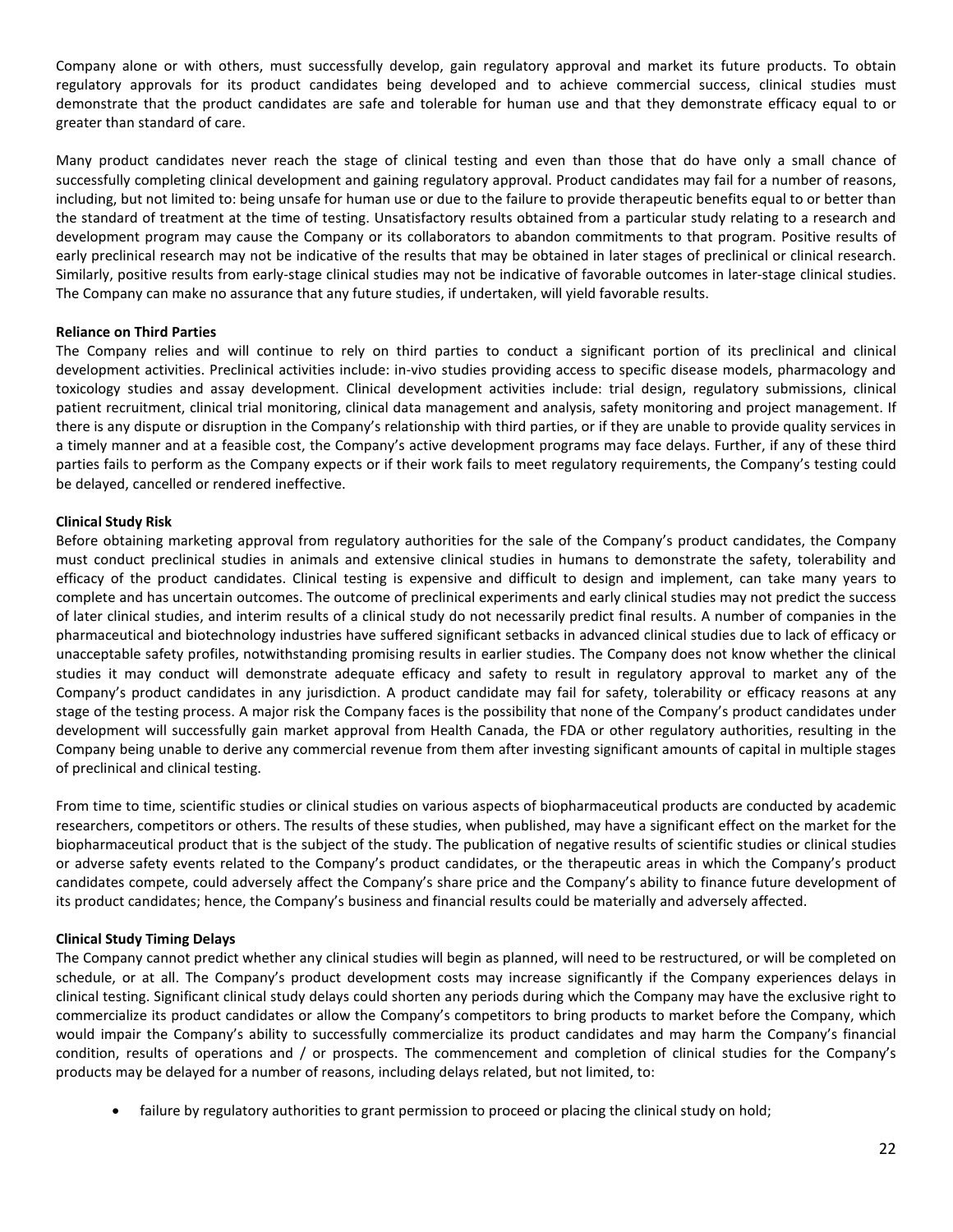- patients failing to enroll or remain in the Company's studies at the rate the Company expects;
- suspension or termination of clinical studies by regulators for many reasons, including concerns about patient safety or tolerability
- any changes to the Company's manufacturing process that may be necessary or desired;
- delays or failure to obtain clinical supply from contract manufacturers of the Company's products necessary to conduct clinical studies;
- product candidates demonstrating a lack of safety, tolerability or efficacy during clinical studies;
- patients choosing an alternative treatment for the indications for which the Company is developing any of its product candidates or participating in competing clinical studies;
- patients failing to complete clinical studies due to dissatisfaction with the treatment, side effects or other reasons;
- reports of clinical testing on similar technologies and products raising safety, tolerability and/or efficacy concerns;
- competing clinical studies and scheduling conflicts with participating clinicians;
- clinical investigators not performing the Company's clinical studies on their anticipated schedule, dropping out of a study, or employing methods not consistent with the clinical study protocol, regulatory requirements or other third parties not performing data collection and analysis in a timely or accurate manner;
- failure of the Company's Contract Research Organizations, to satisfy their contractual duties or meet expected deadlines;
- inspections of clinical study sites by regulatory authorities, Review Ethics Boards ("**REB**"), or Institutional Review Boards ("**IRBs**") or ethics committees finding regulatory violations that require the Company to undertake corrective action, resulting in suspension or termination of one or more sites or the imposition of a clinical hold on the entire study;
- one or more IRBs or ethics committees rejecting, suspending or terminating the study at an investigational site, precluding enrollment of additional subjects, or withdrawing its approval of the study; or
- failure to reach agreement on acceptable terms with prospective clinical study sites.

The Company's product development costs may increase if the Company experiences delays in testing or approval or if the Company needs to perform more or larger clinical studies than planned. Additionally, changes in regulatory requirements and policies may occur, and the Company may need to amend study protocols to reflect these changes. Amendments may require the Company to resubmit its study protocols to regulatory authorities or IRBs or ethics committees for re-examination, which may impact the cost, timing or successful completion of that study. Delays or increased product development costs may have a material adverse effect on the Company's business, financial condition and prospects.

## **Patient Enrollment**

As the Company's product candidates advance from preclinical testing to clinical testing, and then through progressively larger and more complex clinical studies, the Company may need to enroll an increasing number of patients that meet the Company's eligibility criteria. There is significant competition for recruiting cancer patients in clinical studies, and the Company may be unable to enroll the patients it needs to complete clinical studies on a timely basis or at all. The factors that affect the Company's ability to enroll patients are largely uncontrollable and include, but are not limited to, the following:

- size and nature of the patient population;
- eligibility, inclusion and exclusion criteria for the study;
- design of the clinical study protocol;
- competition with other companies for clinical sites or patients;
- the perceived risks and benefits of the product candidate under study;
- the patient referral practices of physicians; or
- the number, availability, location and accessibility of clinical study sites

#### **Failure to Achieve Milestones**

From time to time, the Company may announce the timing of certain events it expects to occur, such as the anticipated timing of results from the Company's clinical studies or product sales. These statements are forward-looking and are based on the best estimates of management at the time relating to the occurrence of such events; however, the actual timing of such events may differ from what has been publicly disclosed. The timing of events such as initiation or completion of a clinical study, filing of an application to obtain regulatory approval or announcement of additional clinical studies for a product candidate or adoption / sales of the Company's products may ultimately vary from what is publicly disclosed. These variations in timing may occur as a result of different events, including the nature of the results obtained during a clinical study or during a research phase or any other event having the effect of delaying the publicly announced timeline. The Company undertakes no obligation to update or revise any forward-looking information, whether as a result of new information, future events or otherwise, except as otherwise required by